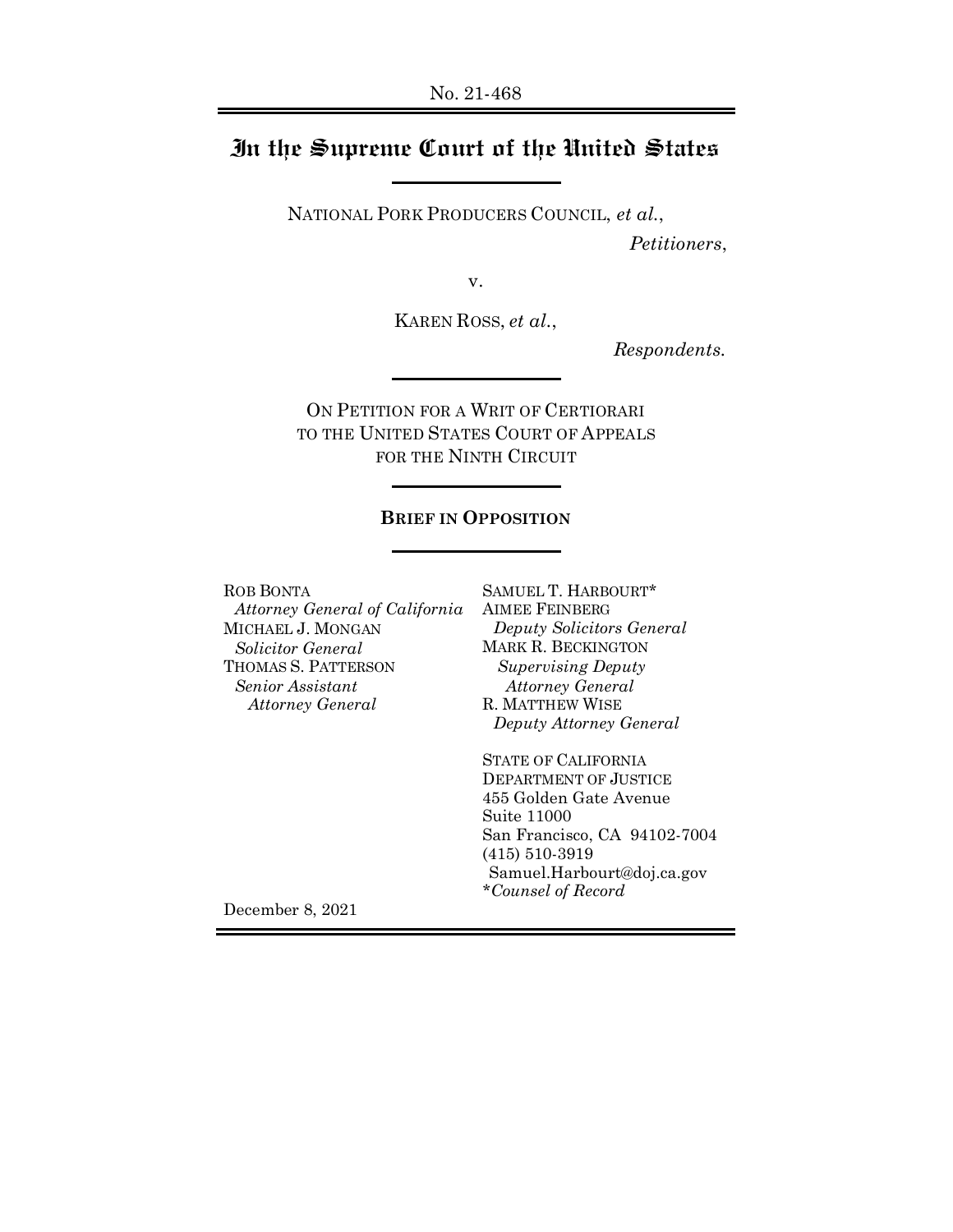### **QUESTION PRESENTED**

In Proposition 12, California's voters imposed a restriction on the in-state sale of certain types of pork, veal, and eggs, regardless of whether the products originate in-state or out-of-state. The question presented is:

Whether that in-state sales restriction violates the dormant Commerce Clause, either because it has impermissible extraterritorial effects or because it imposes a burden on interstate commerce clearly excessive in relation to its putative local benefits.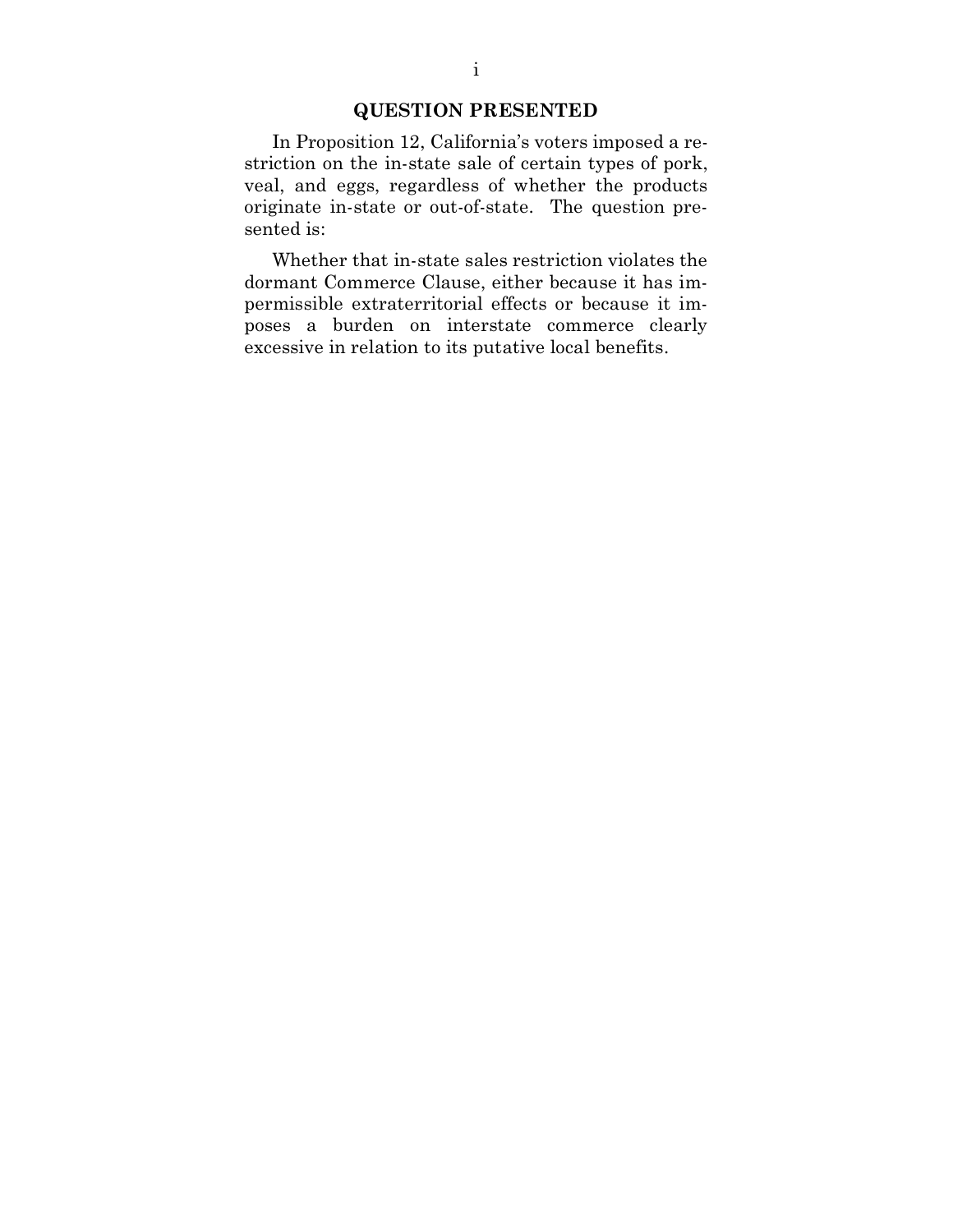## **TABLE OF CONTENTS**

# **Page**

|  |  | B. Factual and procedural background3               |  |
|--|--|-----------------------------------------------------|--|
|  |  |                                                     |  |
|  |  | I. Petitioners' extraterritoriality claim does      |  |
|  |  | II. Petitioner's <i>Pike</i> claim does not warrant |  |
|  |  |                                                     |  |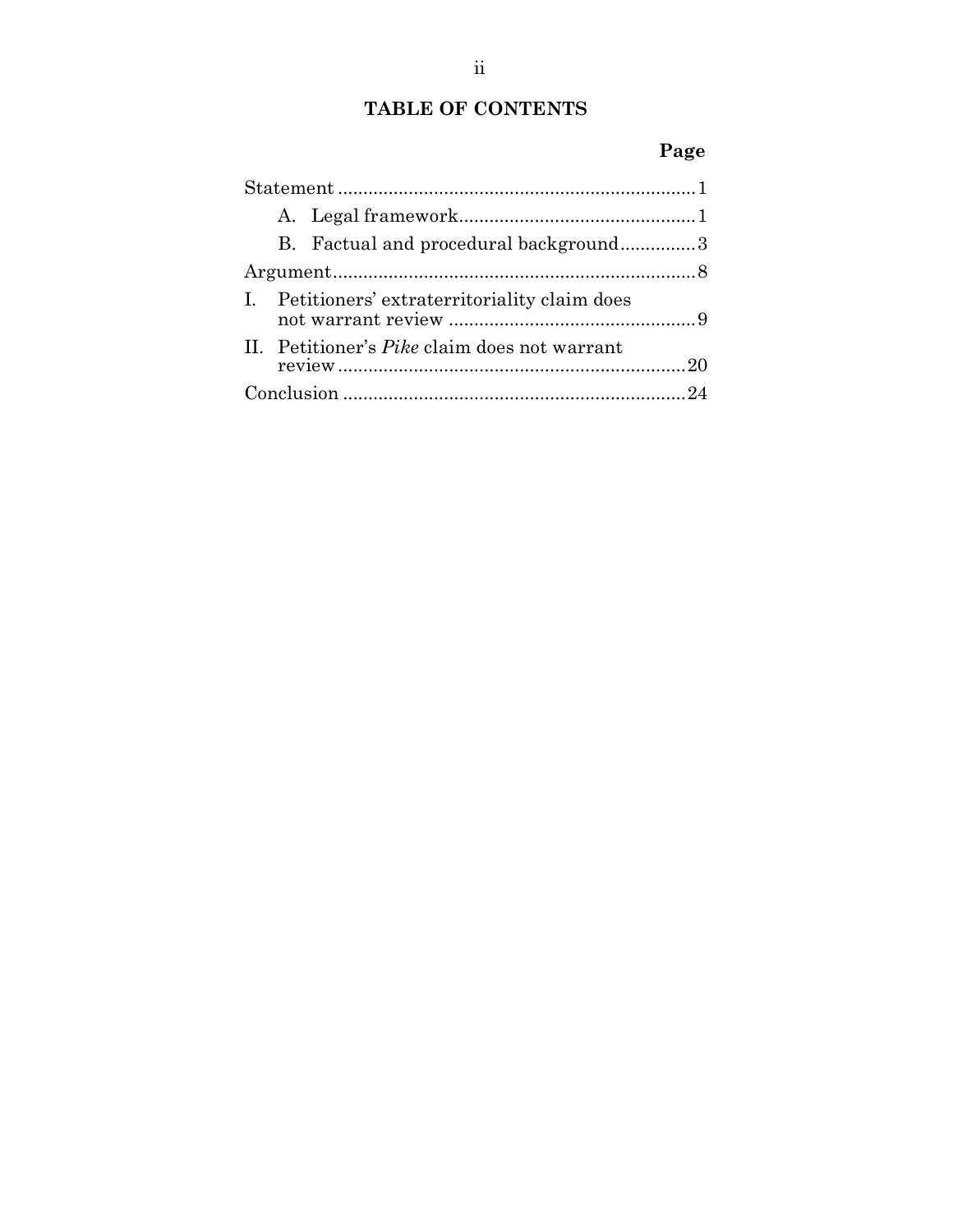## **TABLE OF AUTHORITIES**

# **Page**

### **CASES**

| $\textit{ACLU}$ v. Johnson,<br>194 F.3d 1149 (10th Cir. 1999) 12                                       |
|--------------------------------------------------------------------------------------------------------|
| All. of Auto. Mfrs. v. Gwadosky,                                                                       |
| Am. Beverage Ass'n v. Snyder,<br>735 F.3d 362 (6th Cir. 2013) 13, 14                                   |
| Ass'n des Éleveurs de Canards et d'Oies du<br>Québec v. Harris,<br>729 F.3d 937 (9th Cir. 2013) 12, 22 |
| Baldwin v. G.A.F. Seelig, Inc.,                                                                        |
| Brown-Forman Distillers Corp. v. New York<br>State Liquor Auth.,                                       |
| Cavel Int'l, Inc. v. Madigan,                                                                          |
| Cotto Waxo Co. v. Williams,                                                                            |
| CTS Corp. v. Dynamics Corp. of Am.,                                                                    |
| Daniels Sharpsmart, Inc. v. Smith,<br>889 F.3d 608 (9th Cir. 2018)  8, 11, 17                          |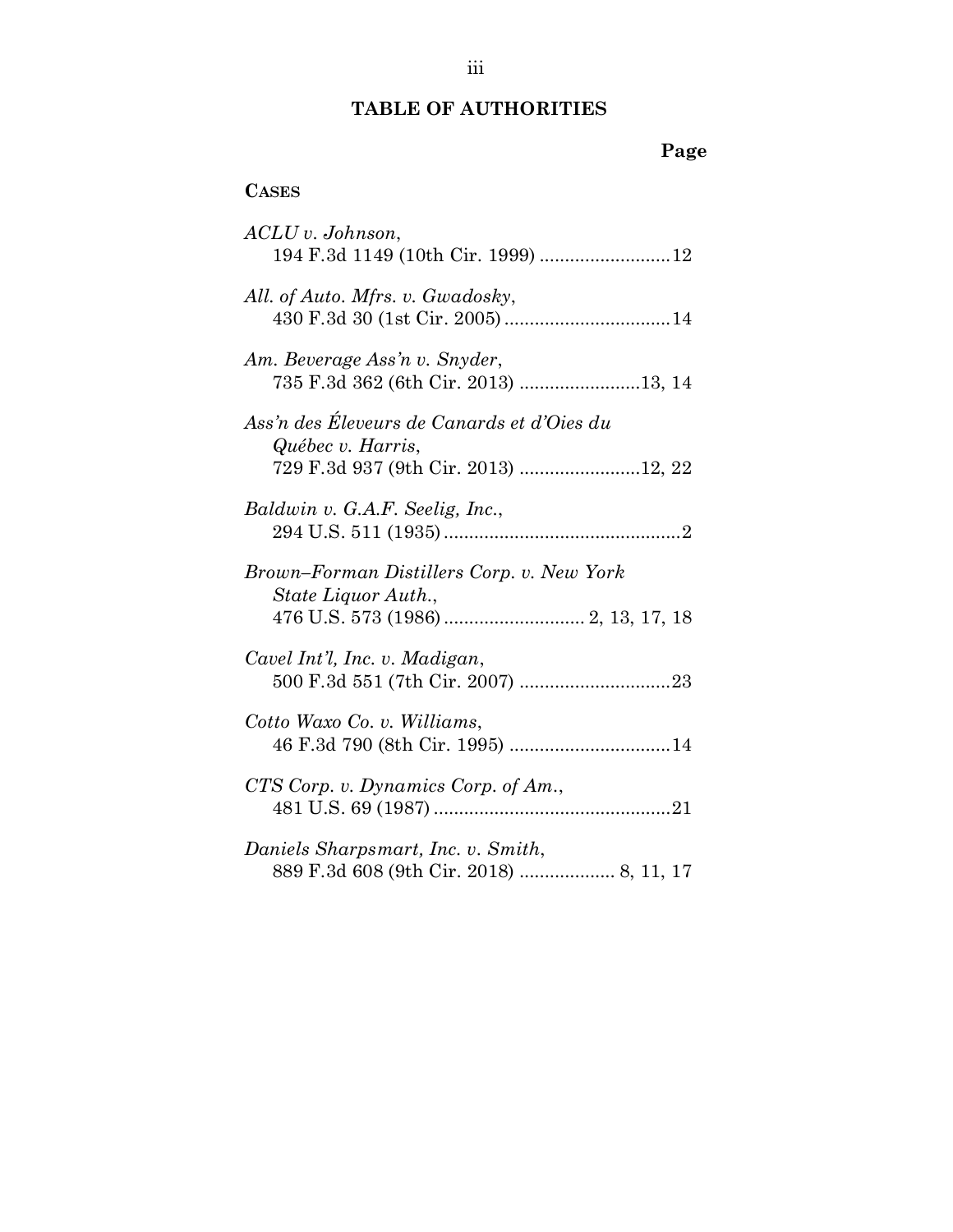**Page**

| Dean Milk Co. v. City of Madison,                                            |
|------------------------------------------------------------------------------|
| Dep't of Revenue of Ky. v. Davis,                                            |
| Empacadora de Carnes de Fresnillo, S.A. de<br>C.V., v. Curry,                |
| Energy & Env't Legal Inst. v. Epel,                                          |
| <i>Exxon Corp. v. Governor of Maryland,</i>                                  |
| Gen. Motors Corp. v. Tracy,                                                  |
| Great Atl. & Pac. Tea Co. v. Cottrell,                                       |
| Greater Los Angeles Agency on Deafness,<br>Inc. v. Cable News Network, Inc., |
| Hampton Feedlot, Inc. v. Nixon,                                              |
| Healy v. Beer Inst., Inc.,                                                   |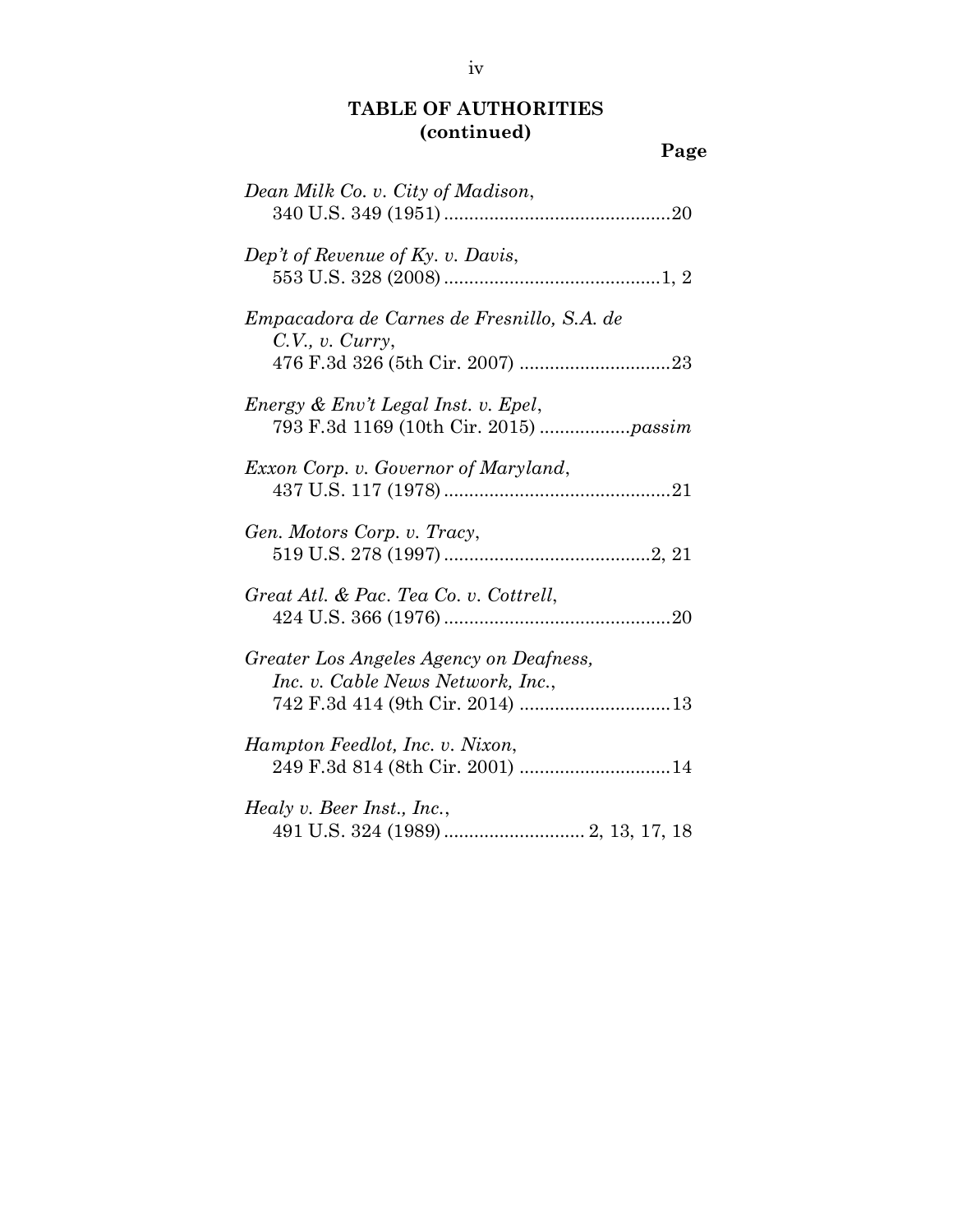**Page**

| Int'l Dairy Foods Ass'n v. Boggs,                                                            |
|----------------------------------------------------------------------------------------------|
| Legato Vapors, LLC v. Cook,<br>847 F.3d 825 (7th Cir. 2017)  15, 16, 17                      |
| McKiver v. Murphy-Brown, LLC,<br>980 F.3d 937 (4th Cir. 2020) 23, 24                         |
| N. Am. Meat Inst. v. Becerra,                                                                |
| N. Am. Meat Inst. v. Becerra, 825 F. App'x                                                   |
| Nat'l Elec. Mfrs. Ass'n v. Sorrell,<br>272 F.3d 104 (2d Cir. 2001) 14, 16                    |
| Nat'l Paint Coatings Ass'n v. City of<br>Chicago,<br>45 F.3d 1124 (7th Cir. 1995)  1, 15, 21 |
| NCAA v. Miller,<br>10 F.3d 633 (9th Cir. 1993) 8, 11, 12, 13, 17                             |
| Park Pet Shop, Inc. v. City of Chicago,                                                      |
| Pharm. Research & Mfrs. of Am. v. Walsh,                                                     |
| Pike v. Bruce Church, Inc.,                                                                  |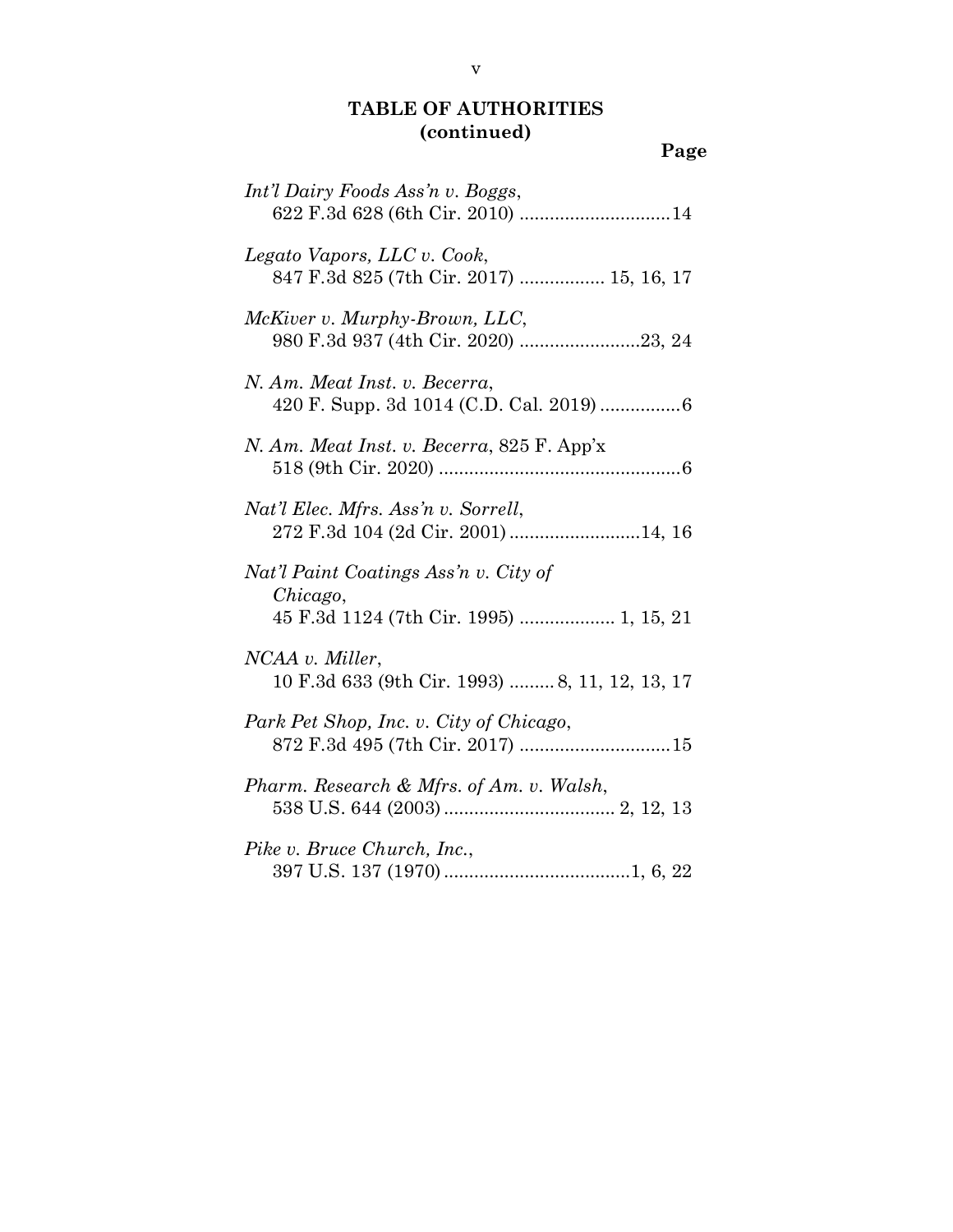**Page**

vi

| Rocky Mountain Farmers Union v. Corey,                                                      |
|---------------------------------------------------------------------------------------------|
| S.D. Myers, Inc. v. City & Cty. of San<br><i>Francisco,</i>                                 |
| Sam Francis Found. v. Christie's, Inc.,<br>784 F.3d 1320 (9th Cir. 2015)  8, 10, 11, 12, 17 |
| South Dakota v. Wayfair, Inc.,                                                              |
| Trustees of Indiana Univ. v. Curry,                                                         |
| United Haulers Ass'n, Inc. v. Oneida-<br>Herkimer Solid Waste Mgmt. Auth.,                  |
| United States v. Stevens,                                                                   |
| Wisniewski v. United States,                                                                |
| <b>CONSTITUTIONAL PROVISIONS</b>                                                            |
|                                                                                             |

Fla. Const. art. X, § 21 ..............................................[.6](#page-15-1)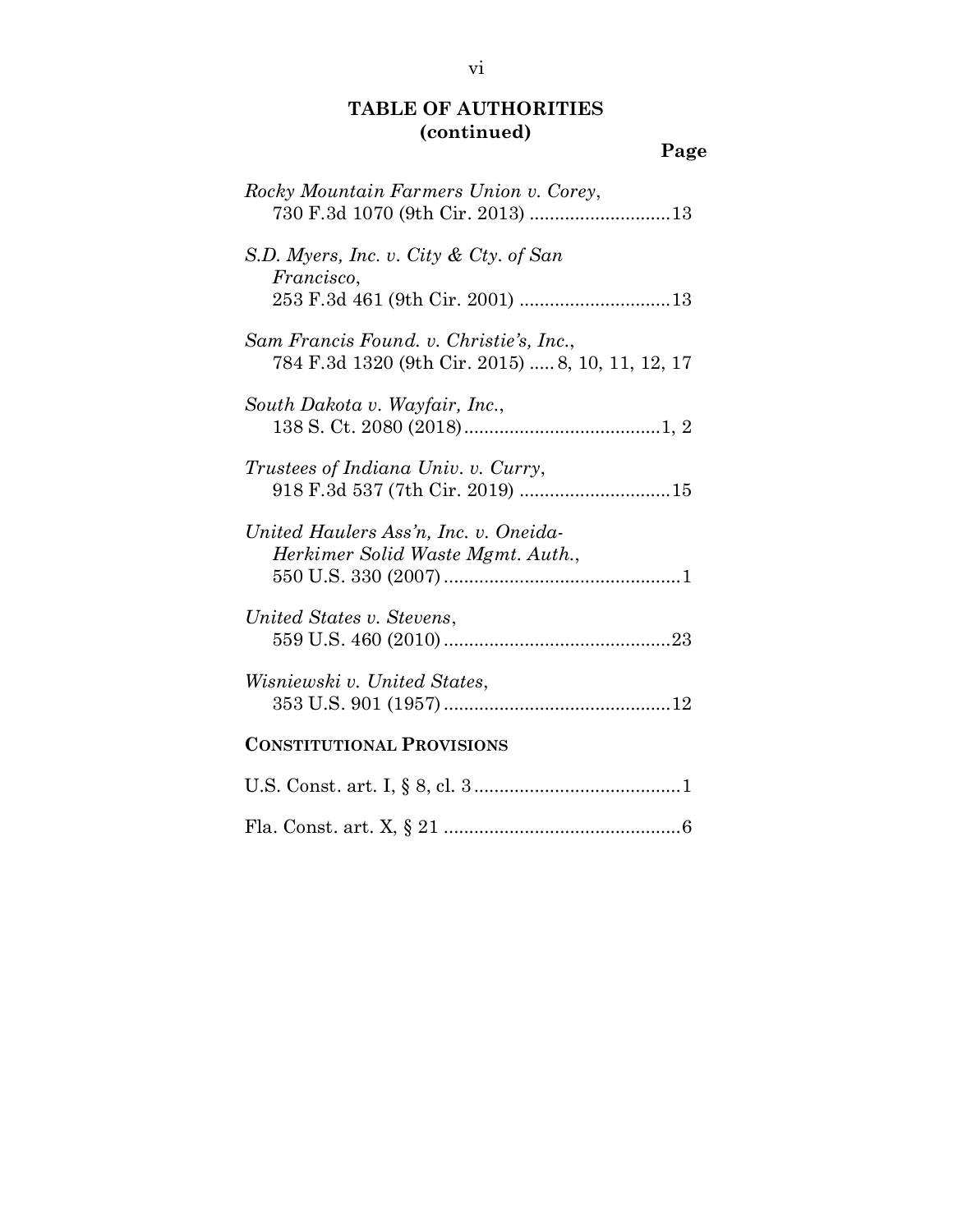**Page**

### **STATUTES**

| Cal. Health & Safety Code                 |
|-------------------------------------------|
|                                           |
|                                           |
|                                           |
|                                           |
|                                           |
| <b>OTHER AUTHORITIES</b>                  |
| Cal. Dep't of Food and Agriculture,       |
| Addendum to Initial Statement of          |
| Reasons (Dec. 2, 2021),                   |
| https://www.cdfa.ca.gov/ahfss/pdfs/regula |
| tions/ACP15dayCommentPeriodDocume         |
|                                           |
| Coleman, Frequently Asked Questions:      |
| Claims and Certifications,                |
| https://www.colemannatural.com/faqs/19    |
| DuBreton, Release (Oct. 27, 2021),        |
| https://www.dubreton.com/en-              |
| us/news/dubreton-fully-compliant-with-    |
| the-california-proposition-12-            |
|                                           |
| Hatfield, Our Pledge,                     |
| https://simplyhatfield.com/our-pledge19   |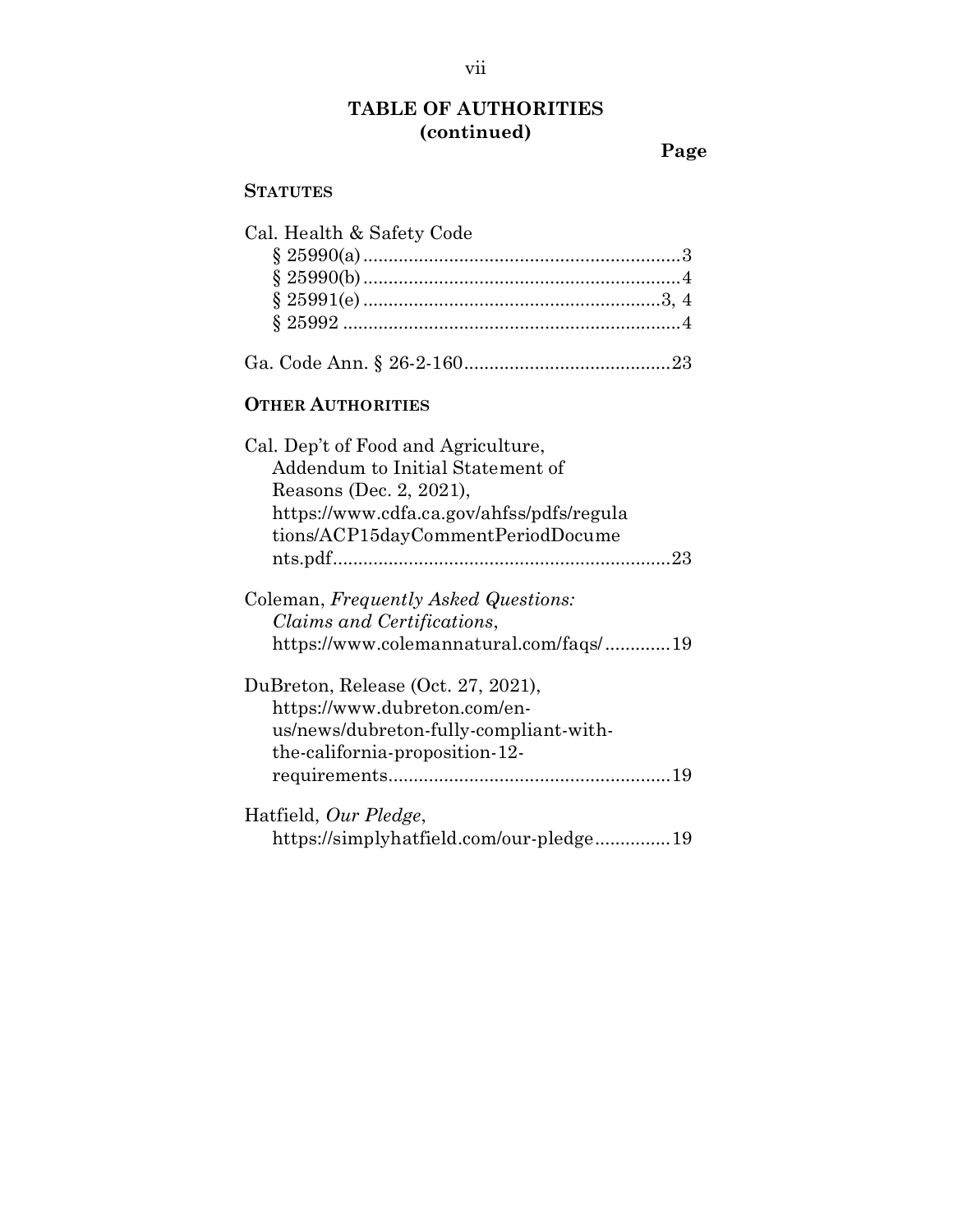# **Page**

| Hormel Foods, <i>Hormel Foods Company</i> |
|-------------------------------------------|
| Information About California Proposition  |
| 12 (Oct. 6, 2020),                        |
| https://www.hormelfoods.com/newsroom/     |
| in-the-news/hormel-foods-company-         |
| information-about-california-proposition- |
|                                           |
|                                           |
| Jackson & Marx, Pork Producers Defend     |
| <b>Gestation Crates, But Consumers</b>    |
| Demand Change, Chicago Tribune, Aug.      |
| $3, 2016, $                               |
|                                           |
|                                           |
| McClone, Nat'l Pork Bd., Gestation Stall  |
| Design and Space: Care of Pregnant        |
| Sows in Individual Gestation Housing      |
| $(2013)$ , https://porkcdn.s3.amazo-      |
| naws.com/sites/all/files/docu-            |
| ments/2013SowHousingWebinars/Gesata       |
| tion%20Stall%20De-                        |
| sign%20and%20Space.pdf3, 4, 5             |
| Niman Ranch, Release (Aug 19, 2020),      |
| https://www.nimanranch.com/press-         |
| releases/proposition-12-compliance/19     |
|                                           |
| Restaurant Brands Int'l, Animal Welfare   |
| Policies: Sow Housing,                    |
| https://www.rbi.com/sustainability/respo  |
|                                           |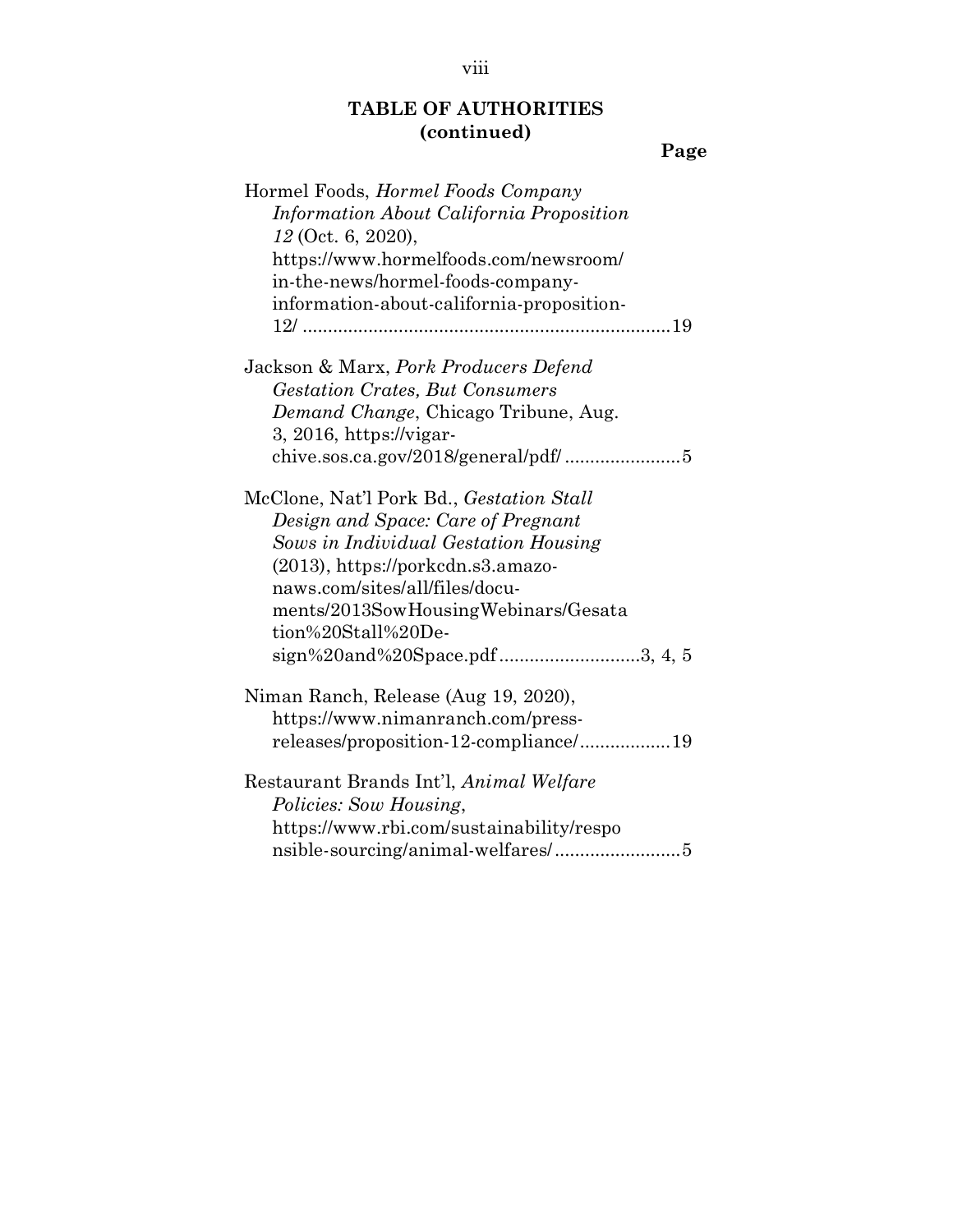|--|

| Strom, McDonald's Set to Phase Out<br>Suppliers' Use of Sow Crates, N.Y.                                                                                     |
|--------------------------------------------------------------------------------------------------------------------------------------------------------------|
| Tyson Foods, Third Quarter 2021 Earnings<br>(Aug. 21, 2021),<br>https://s22.q4cdn.com/104708849/files/do<br>c_financials/2021/q3/08-11-21_Tyson-             |
| U.S. Humane Society, Food Company<br>Policies on Gestation Crates,<br>https://www.humanesociety.org/sites/def<br>ault/files/archive/assets/pdfs/farm/gestati |
| Voter Information Guide: Arguments and<br>Rebuttals (Nov. 6, 2018), https://vigar-                                                                           |
| Voter Information Guide: Analysis by the<br>Legislative Analyst (Nov. 6, 2018),<br>https://vigarchive.sos.ca.gov/2018/gen-<br>5                              |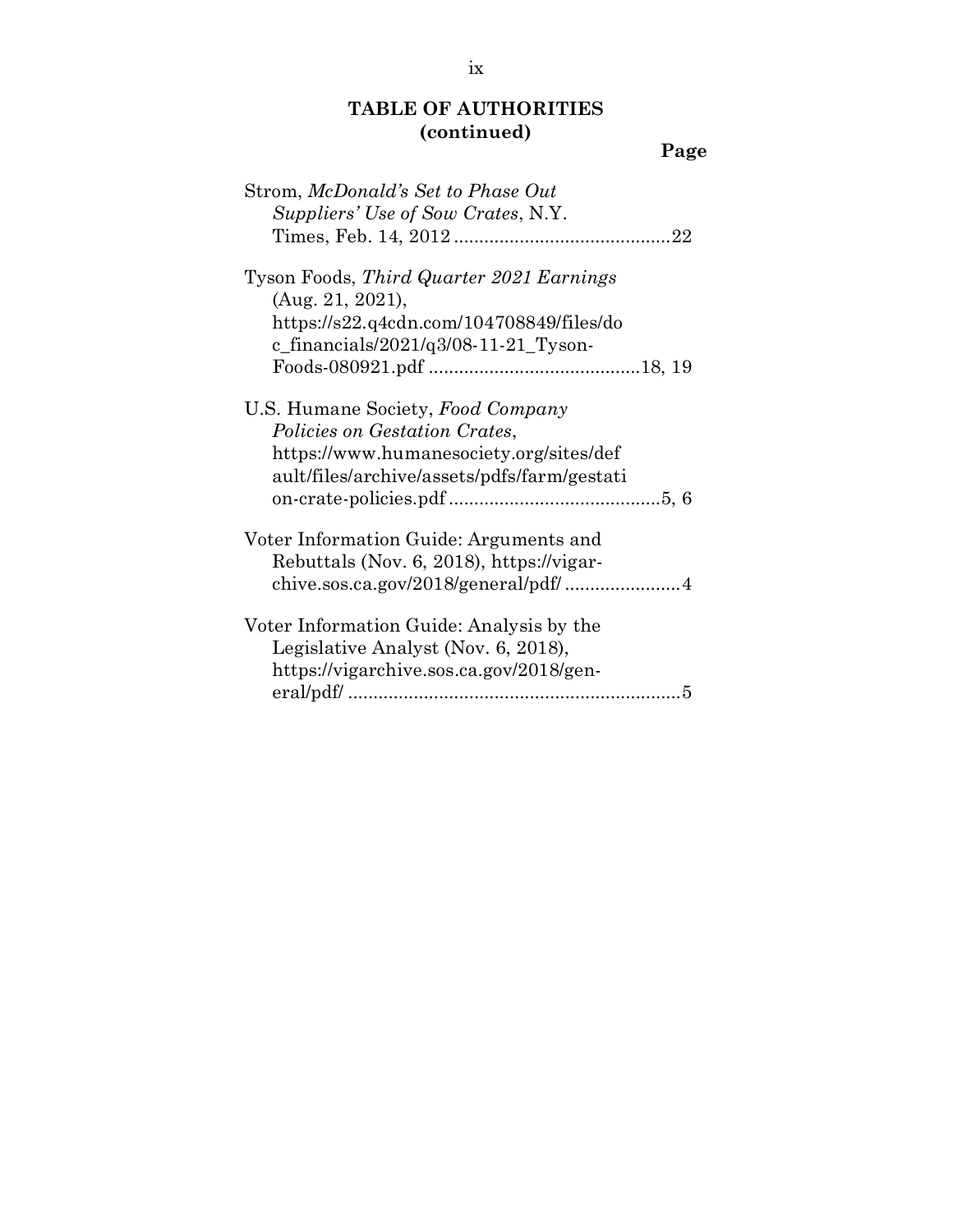#### **STATEMENT**

#### **A. Legal Framework**

<span id="page-10-4"></span><span id="page-10-3"></span>The Constitution grants Congress the power "[t]o regulate Commerce . . . among the several States." Art. I, § 8, cl. 3. "Although the Constitution does not in terms limit the power of States to regulate commerce," this Court has "interpreted the Commerce Clause as an implicit restraint on state authority, even in the absence of a conflicting federal statute." *United Haulers Ass'n, Inc. v. Oneida-Herkimer Solid Waste Mgmt. Auth.*, 550 U.S. 330, 338 (2007). "The modern law of what has come to be called the dormant Commerce Clause is driven by concern about 'economic protectionism—that is, regulatory measures designed to benefit in-state economic interests by burdening out-of-state competitors.'" *Dep't of Revenue of Ky. v. Davis*, 553 U.S. 328, 337-338 (2008).

<span id="page-10-2"></span><span id="page-10-1"></span><span id="page-10-0"></span>As a general matter, "two principles guide the courts in adjudicating cases challenging state laws under the Commerce Clause." *South Dakota v. Wayfair, Inc.*, 138 S. Ct. 2080, 2091 (2018). First, "state regulations may not discriminate against interstate commerce" unless they satisfy a form of heightened scrutiny. *Id.*; *see Davis*, 553 U.S. at 338. Second, state laws that "regulate[] even-handedly to effectuate a legitimate local public interest . . . will be upheld unless the burden imposed on such commerce is clearly excessive in relation to the putative local benefits." *Pike v. Bruce Church, Inc.*, 397 U.S. 137, 142 (1970). This *Pike* inquiry, in other words, does not resemble "judicial review of statutory wisdom [in] the fashion of *Lochner*." *Nat'l Paint Coatings Ass'n v. City of Chicago*, 45 F.3d 1124, 1131 (7th Cir. 1995) (Easterbrook, J.). Indeed, "[s]tate laws frequently survive . . . *Pike*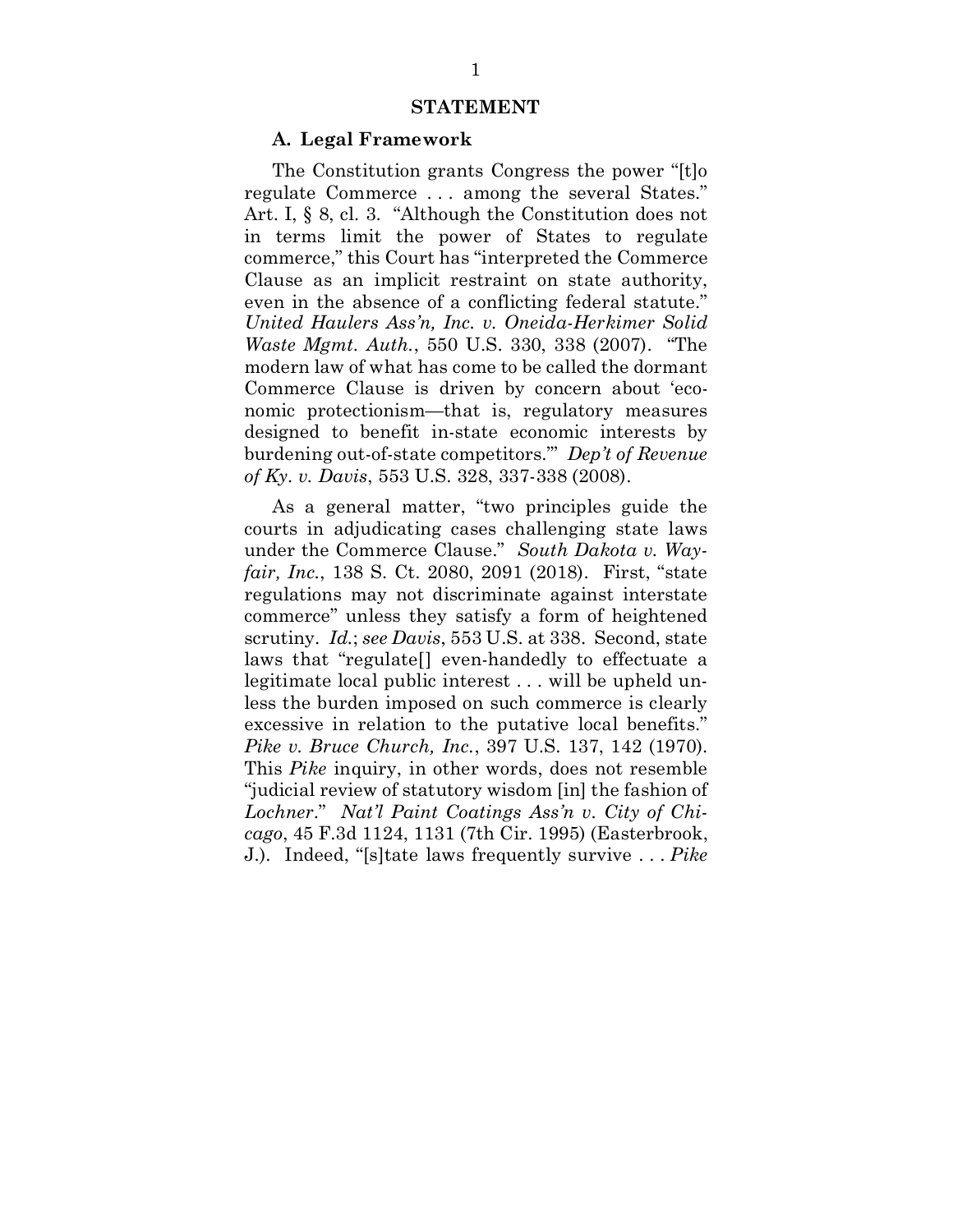<span id="page-11-4"></span><span id="page-11-2"></span>scrutiny." *Davis*, 553 U.S. at 339; *see Gen. Motors Corp. v. Tracy*, 519 U.S. 278, 298 n.12 (1997).

<span id="page-11-5"></span><span id="page-11-3"></span><span id="page-11-1"></span>A third principle this Court has occasionally articulated is that the dormant Commerce Clause renders a state law per se invalid if the law "controls commerce occurring wholly outside the boundaries" of the enacting State. *Healy v. Beer Inst., Inc.*, 491 U.S. 324, 336 (1989). The Court has "used [this] extraterritoriality principle to strike down state laws only three times." *Energy & Env't Legal Inst. v. Epel*, 793 F.3d 1169, 1172 (10th Cir. 2015) (Gorsuch, J.). Each time, the Court invalidated price-control or price-affirmation statutes that regulated sales in other States. *See id.* at 1172-1173. In *Brown–Forman Distillers Corp. v. New York State Liquor Authority*, 476 U.S. 573 (1986), for example, "New York law required liquor merchants to list their prices once a month and affirm that the prices they charged in New York were no higher than those they charged in other states." *Epel*, 793 F.3d at 1172. That scheme had an impermissible extraterritorial reach because "a seller couldn't lower price[s] elsewhere without first doing so in New York." *Id.*; *see also Healy*, 491 U.S. at 339 (similar); *Baldwin v. G.A.F. Seelig, Inc.*, 294 U.S. 511, 528 (1935) (invalidating State's attempt to establish a "scale of [milk] prices for use in other states").

<span id="page-11-7"></span><span id="page-11-6"></span><span id="page-11-0"></span>The Court has cautioned, however, against application of its "Commerce Clause decisions [to] prohibit the States from exercising their lawful sovereign powers in our federal system." *Wayfair*, 138 S. Ct. at 2096. In particular, the Court has recognized that a regulation of in-state conduct does not become "impermissibl[y] extraterritorial" merely because it produces "effects" beyond a State's borders. *Pharm. Research & Mfrs. of Am. v. Walsh*, 538 U.S. 644, 669 (2003). In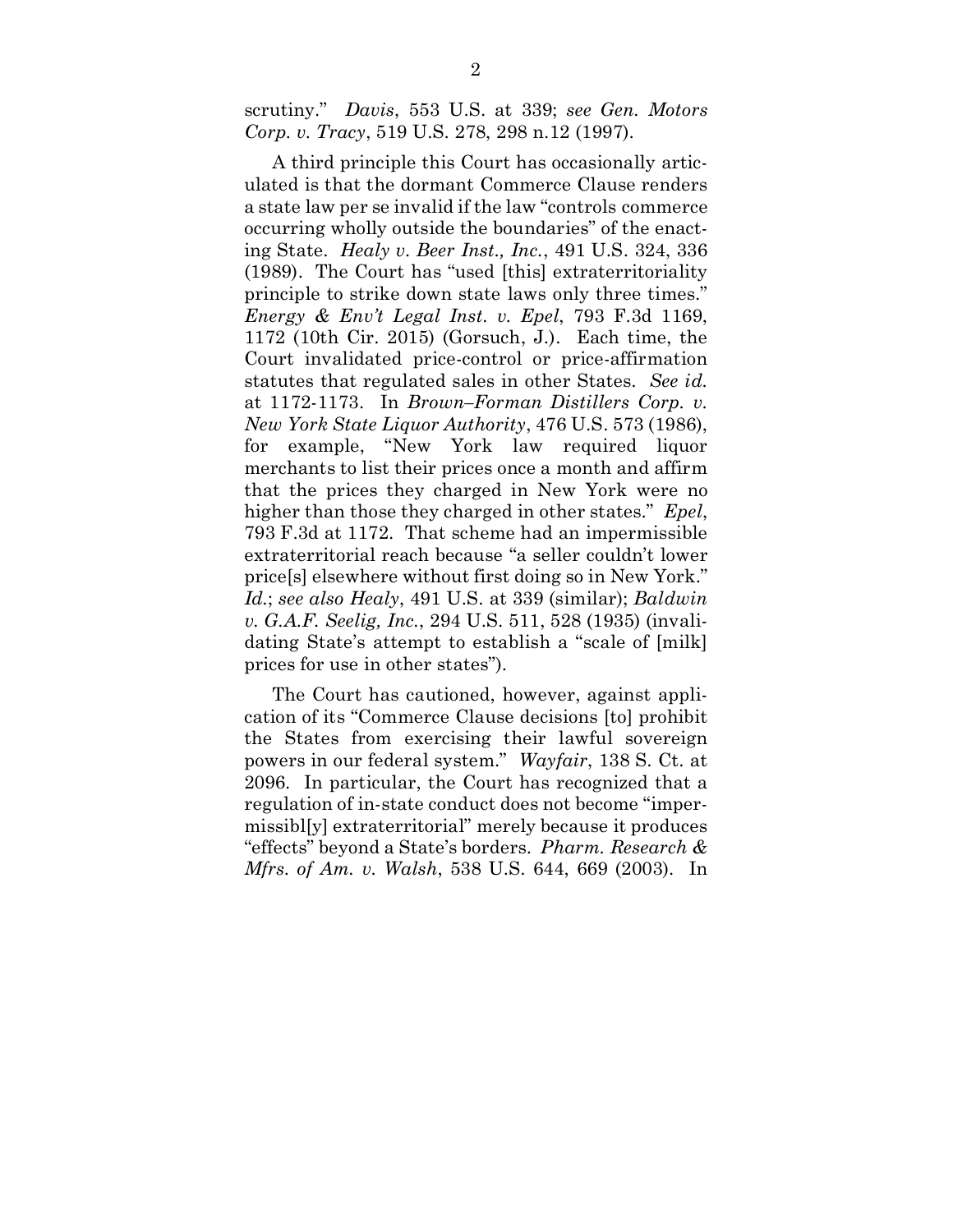light of that principle, lower courts have consistently rejected extraterritoriality challenges to state "standards for products sold in-state (standards concerning, for example, quality, labeling, health, or safety)"—including where such standards have "ripple effects . . . both in-state and elsewhere." *E.g.*, *Epel*, 793 F.3d at 1173; *see infra* pp. 13-14 & n.12.

### <span id="page-12-0"></span>**B. Factual and Procedural Background**

<span id="page-12-1"></span>1. Section 25990(a) of the California Health and Safety Code, adopted by the State's voters as Proposition 12 in November 2018, directs that farm owners and operators in California must not "knowingly cause" certain animals "to be confined in a cruel manner." Instate owners and operators must ensure, for example, that the approximately 8,000 breeding pigs raised in California are not "prevent[ed] . . . from lying down, standing up, fully extending [their] limbs, or turning around freely." Cal. Health & Safety Code § 25991(e)(1); *see* Pet. App. 25a. That standard took effect in 2018. Beginning on January 1, 2022, in-state owners and operators must provide breeding pigs with at least "24 square feet of usable floorspace." Cal. Health & Safety Code § 25991(e)(3). A stall or enclosure with internal dimensions of six feet by four feet, for example, would satisfy that standard. A typical breeding pig is about six feet long and 23 inches wide when lying down.<sup>[1](#page-12-4)</sup>

<span id="page-12-4"></span><span id="page-12-3"></span><span id="page-12-2"></span><sup>1</sup> McClone, Nat'l Pork Bd., *Gestation Stall Design and Space: Care of Pregnant Sows in Individual Gestation Housing* 2 & tbl. 1 (2013), https://porkcdn.s3.amazonaws.com/sites/all/files/documents/2013SowHousingWebinars/Gesatation%20Stall%20Design%20and%20Space.pdf (last visited Dec. 7, 2021).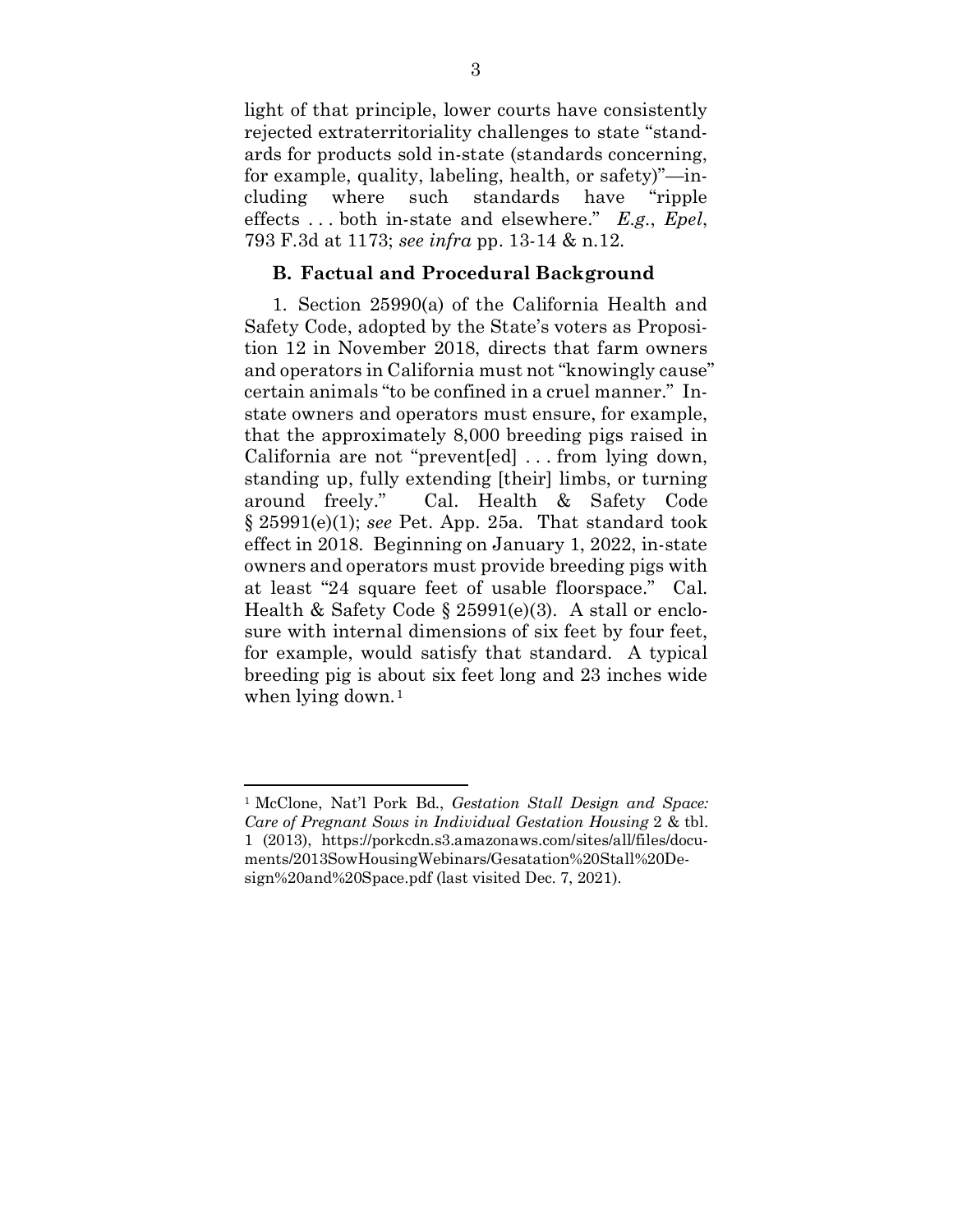<span id="page-13-0"></span>Proposition 12 also prohibits "the sale within the state" of certain pork, veal, and egg products, including pork from breeding pigs that were confined with inadequate floorspace, as well as meat from their "immediate offspring." Cal. Health & Safety Code § 25990(b)(2). Since 2018, that restriction has barred the in-state sale of meat from breeding pigs that lacked sufficient space to lie down, stand up, fully extend their limbs, or turn around freely, as well as meat from the offspring of such pigs. *Id.*; *see id.*  $\S 25991(e)(1)$ . As of January 1, 2022, it will likewise bar the in-state sale of meat from breeding pigs (and their offspring) denied at least 24 square feet of usable floorspace. *Id.* § 25990(b)(2); *see id.* § 25991(e)(3). These sales restrictions apply to all "whole pork meat" sold to purchasers in California, no matter its origin. *Id.* § [2](#page-13-2)5990(b)(2).<sup>2</sup>

<span id="page-13-1"></span>The ballot arguments submitted in support of Proposition 12 explained that the statute would address especially "inhumane and unsafe" meat production practices. Voter Information Guide: Argu-ments and Rebuttals 70 (Nov. 6, 2018).<sup>[3](#page-13-3)</sup> One such practice, according to those ballot materials, is the use of "tiny, metal cage[s]" to house breeding pigs. *Id.*  Called "gestation crates" or "gestation stalls," these structures are often so small that a breeding pig "can barely move." *Id.*[4](#page-13-4) The ballot materials also explained

<span id="page-13-2"></span><sup>2</sup> Under the statute's exceptions, breeding pigs may be provided less space for purposes of medical research, veterinary care, transportation, slaughter, or animal husbandry, among other things. *See id.* § 25992.

<span id="page-13-3"></span><sup>3</sup> *Available at* https://vigarchive.sos.ca.gov/2018/general/pdf/ (last visited Dec. 7, 2021).

<span id="page-13-4"></span><sup>4</sup> Because many "sows are wider" than the 24 inch width of a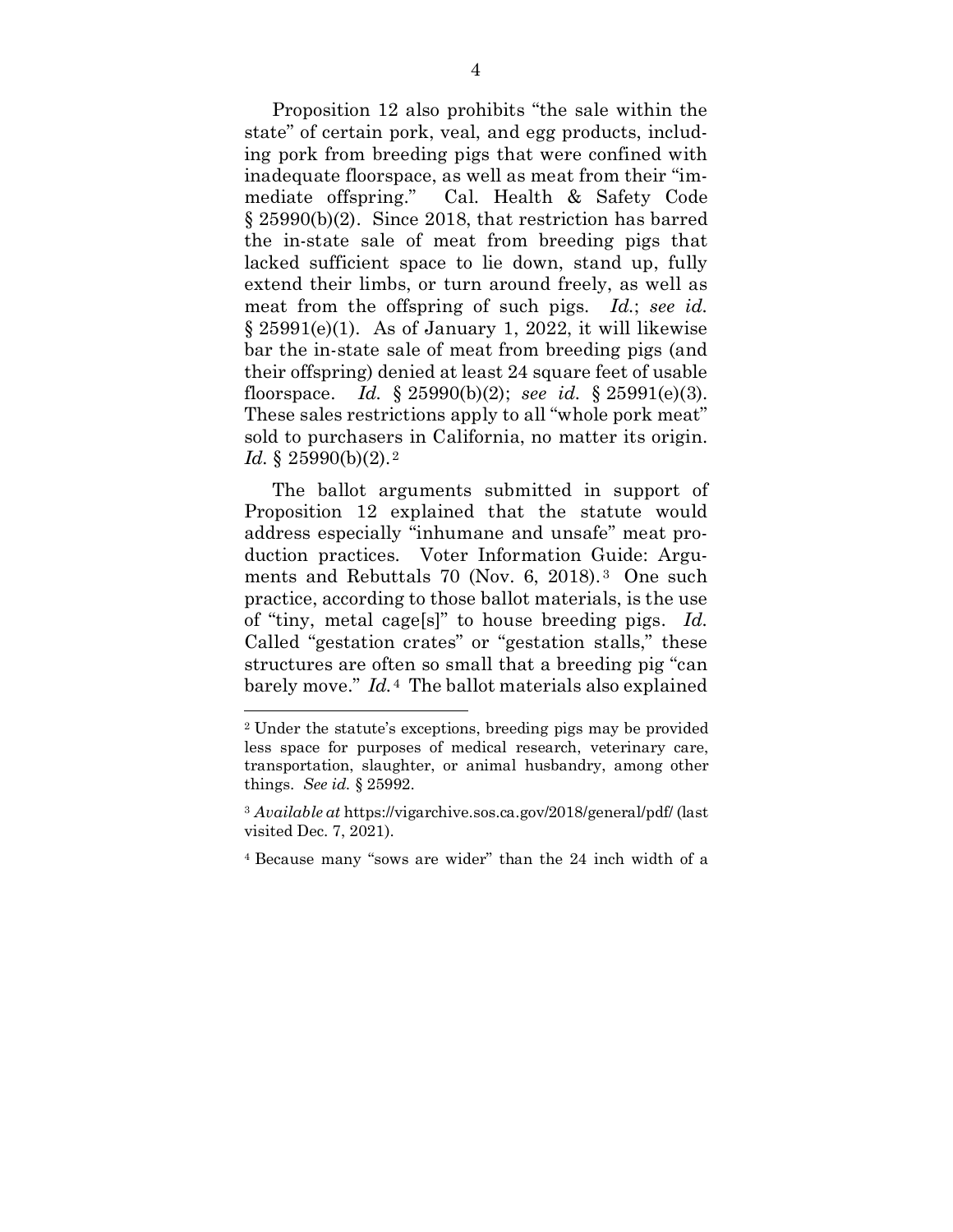that Proposition 12 would "likely result in an increase in prices for . . . pork" for California consumers. Voter Information Guide: Analysis by the Legislative Analyst 69 (Nov. 6, 2018).<sup>5</sup> Nearly 63 percent of voters nonetheless approved the measure. Pet. App. 196a.

<span id="page-14-0"></span>While most breeding pigs in the United States are currently housed in gestation crates for almost their "entire [lives] . . . produc[ing] litter after litter," industry practice is rapidly changing in response to market demands. Jackson & Marx, *Pork Producers Defend Gestation Crates, But Consumers Demand Change*, Chicago Tribune, Aug. 3, 2016. [6](#page-14-4) Many businesses have vowed "to stop buying pork from producers that hold breeding sows in crates." *Id.* The corporate parent of Burger King, for example, recently announced that it is "committed to eliminating the use of gestation crates for housing pregnant sows" in Burger King's global supply chain, and will achieve compliance "in the US  $\dots$  by 2022." [7](#page-14-5) McDonald's, Kmart, Safeway, and other large retailers have made similar commitments.<sup>[8](#page-14-6)</sup> And a number of States have

 $\overline{a}$ typical gestation crate, sows' "teats, udder, and legs" will often "extend into the neighbor's space," and their "bod[ies] will be compressed while [they are] lying down"—if they can lie down at all. McClone, Nat'l Pork Bd., *supra*, at 2.

<span id="page-14-3"></span><sup>5</sup> *Available at* https://vigarchive.sos.ca.gov/2018/general/pdf/ (last visited Dec. 7, 2021).

<span id="page-14-4"></span><sup>6</sup> *Available at* https://www.chicagotribune.com/investigations/ctpig-farms-gestation-crates-met-20160802-story.html (last visited Dec. 7, 2021).

<span id="page-14-5"></span><span id="page-14-1"></span><sup>7</sup> Restaurant Brands Int'l, *Animal Welfare Policies: Sow Housing*, https://www.rbi.com/sustainability/responsible-sourcing/animalwelfares/ (last visited Dec. 7, 2021).

<span id="page-14-6"></span><span id="page-14-2"></span><sup>8</sup> Jackson & Marx, *supra*; *see also* U.S. Humane Society, *Food*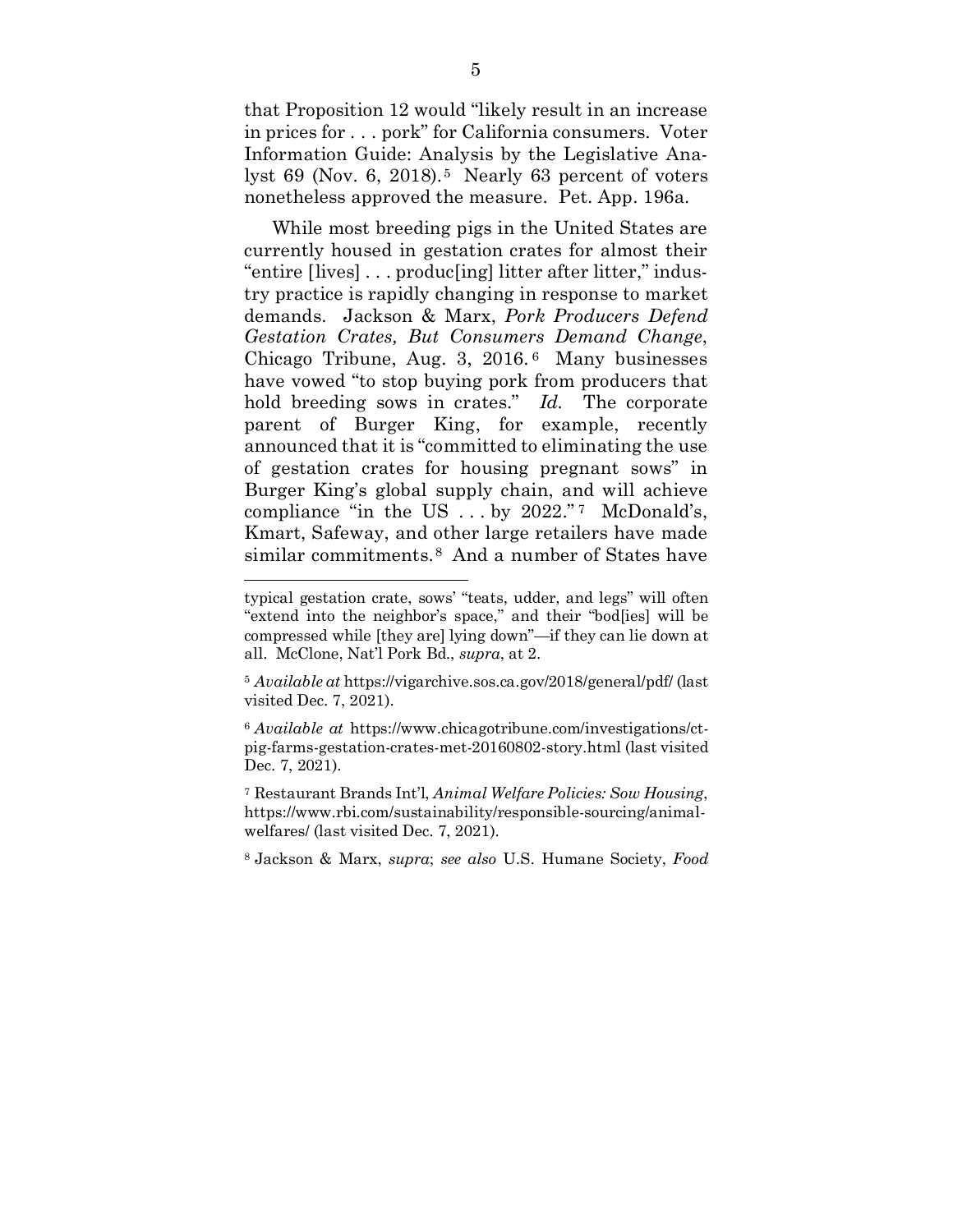<span id="page-15-1"></span>also taken steps to phase out the use of gestation crates by pork producers within their borders. *See, e.g.*, Fla. Const. art. X, § 21 ("It shall be unlawful for any person to confine a pig during pregnancy in an enclosure . . . in such a way that she is prevented from turning around freely.").

<span id="page-15-0"></span>2. In October 2019, nearly a year after the voters enacted Proposition 12, the North American Meat Institute (a trade group representing meat packers and processors) sought a preliminary injunction barring enforcement of the in-state sales restriction on dormant Commerce Clause grounds. The district court denied the requested relief, emphasizing that the "in-state sales prohibition applies equally to animals raised and slaughtered in California as . . . to animals raised and slaughtered in any other state." *N. Am. Meat Inst. v. Becerra*, 420 F. Supp. 3d 1014, 1025 (C.D. Cal. 2019). The court also held that Proposition 12 lacks any impermissible extraterritorial reach because its "in-state sales prohibition only applies to 'in-state conduct'—sales of meat in California—not conduct that takes place 'wholly outside' California." *Id.* at 1031. And the plaintiff failed to show that the in-state sales restriction imposes a "burden . . . on interstate commerce [that] is clearly excessive in relation to the putative local benefits." *Id.* at 1032 (quoting *Pike*, 397 U.S. at 142) (brackets omitted). The court of appeals affirmed, *see* 825 F. App'x 518, 519 (9th Cir. 2020), and this Court denied certiorari, *see* No. 20-1215 (June 28, 2021).

*Company Policies on Gestation Crates*, https://www.humanesociety.org/sites/default/files/archive/assets/pdfs/farm/gestationcrate-policies.pdf (last visited Dec. 7, 2021).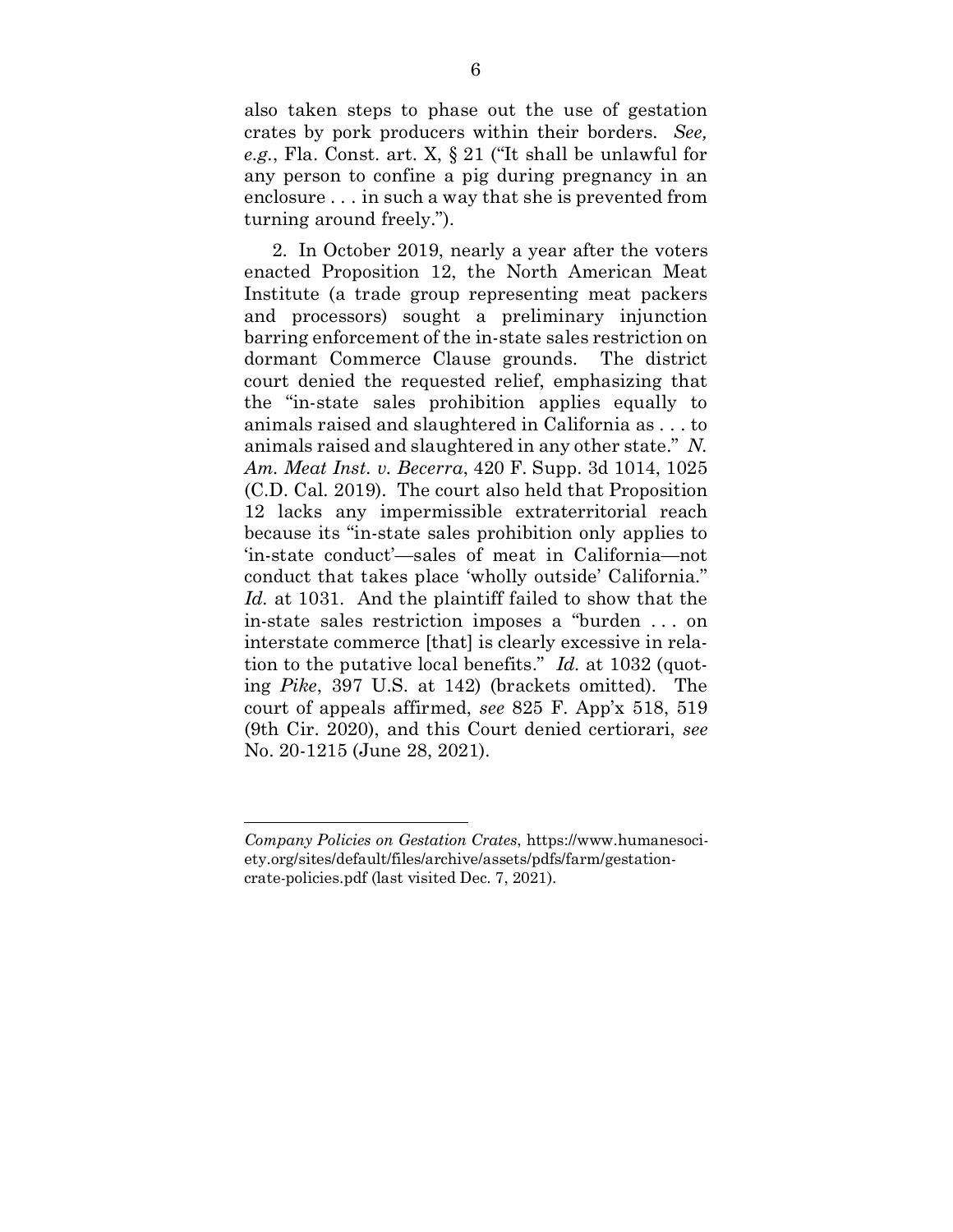3. In December 2019, not long after the complaint in *North American Meat* was filed, the petitioners here (the National Pork Producers Council and the American Farm Bureau Federation) brought a similar dormant Commerce Clause challenge to Proposition 12's in-state sales restriction on pork.

Dismissing petitioners' complaint, the district court explained that "Proposition 12 applies to . . . California producers just the same as out-ofstate producers" and "does not regulate extraterritorially." Pet. App. 31. It "precludes the sale within California of products produced by hogs not raised in conformity with the requirements of Proposition 12, regardless of where the hogs are raised." *Id.* at 29a. The court also held that the petitioners failed to adequately allege a *Pike* claim. *Id.* at 31a-35a.

The court of appeals affirmed. In an opinion authored by Judge Ikuta, the court stressed that petitioners have "not allege[d] that Proposition 12 has a discriminatory effect," Pet. App. 17a, or that it "discriminates against out-of-state interests," *id.* at 5a. The court also concluded that Proposition 12 "regulate[s] only conduct in the state, including the sale of products in the state." *Id.* at 10a. While acknowledging petitioners' allegation that, "as a practical matter," certain pork producers will opt to make changes to their out-of-state production or distribution methods in response to Proposition 12, *id.* at 9a, the court explained that such "indirect," "upstream effects" cannot, on their own, render a law invalid under the dormant Commerce Clause, *id.* at 10a; *see id.* at 14a.

The court made clear, however, that it was "not . . . narrow[ing] the extraterritoriality principle to only price-control and price-affirmation cases." Pet. App. 9a. As the court explained, its precedents "have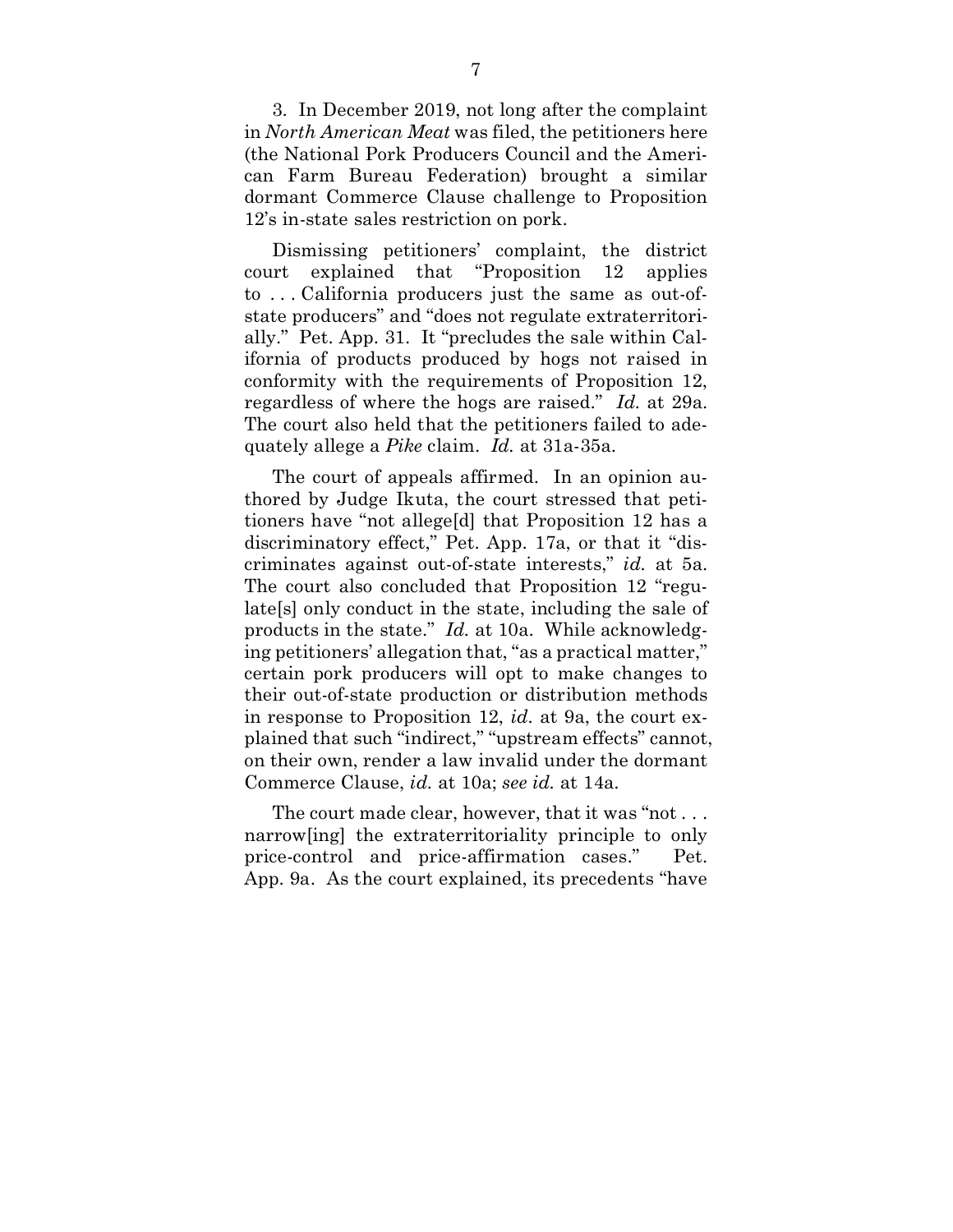<span id="page-17-0"></span>recognized a 'broad[er] understanding of the extraterritoriality principle.'" *Id.* at 9a-10a. The court pointed, for example, to the en banc decision in *Sam Francis Foundation v. Christie's, Inc.*, 784 F.3d 1320, 1323 (9th Cir. 2015), which struck down a "law that required California residents to pay [a five percent royalty on] out-of-state art sale transactions to the artists." Pet. App. 13a. The court also referenced *Daniels Sharpsmart, Inc. v. Smith*, 889 F.3d 608, 615- 616 (9th Cir. 2018), which enjoined "a California law requiring a company . . . to [meet] California requirements" when disposing of medical waste in other States, Pet. App. 13a, and *NCAA v. Miller*, 10 F.3d 633, 638 (9th Cir. 1993), which invalidated a Nevada law that had the practical effect of regulating NCAA disciplinary proceedings in other States, *see* Pet. App. 13a. Unlike those laws, Proposition 12's sales restriction "regulates only the in-state sales of 'products that are brought into or are otherwise within the borders of California.'" *Id.* at 14a (brackets omitted).

The court also affirmed the dismissal of petitioners' *Pike* claim. Petitioners' allegation that "Proposition 12 makes pork production more expensive" was insufficient, on its own, to state a claim that the measure imposes a clearly excessive burden on interstate commerce. Pet. App. 18a; *see id.* at 16a-19a.

### **ARGUMENT**

In 2018, nearly two-thirds of California voters approved Proposition 12, adopting certain minimum standards for pork and other animal products sold within the State. Most of those standards have already gone into effect, including the restriction on the sale of pork derived from breeding pigs not provided enough space to stand up or turn around freely.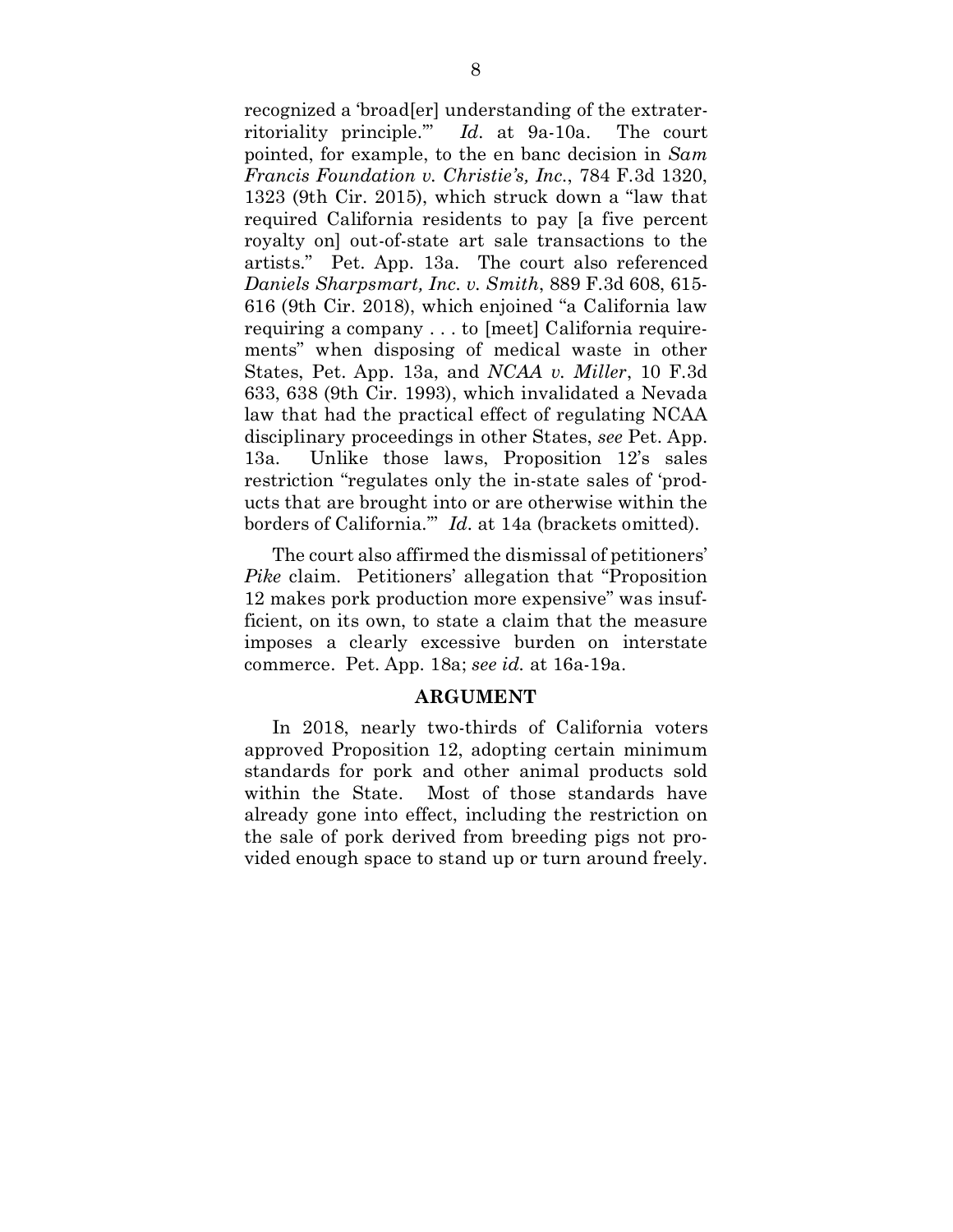The remaining standards will become effective on January 1, 2022. Every lower court to consider a dormant Commerce Clause challenge to Proposition 12 has rejected it; and this Court recently denied a petition arising from the lower courts' refusal to preliminarily enjoin the measure. *N. Am. Meat Inst. v. Bonta*, No. 20-1215 (June 28, 2021). The petition here presents the same core legal issues and alleges the same circuit conflicts. Here again, the allegations of a circuit conflict are unpersuasive, and petitioners identify no other persuasive reason for the Court to grant review. Indeed, the Court has repeatedly denied petitions raising similar dormant Commerce Clause questions. *Infra* p. 16. The same result is warranted here.

#### **I. PETITIONERS' EXTRATERRITORIALITY CHALLENGE DOES NOT WARRANT REVIEW**

Petitioners principally contend that the decision below "illustrates a split among the circuits" on the scope of the dormant Commerce Clause extraterritoriality doctrine, Pet. 26, and that the court of appeals effectively rendered the doctrine "dead letter" by refusing to "consider the 'practical effect' of a regulation," *id.* at i, 24. Both contentions are wrong. Neither of the circuit conflicts alleged by petitioners is actually presented here; in any event, both are illusory. And while the court of appeals plainly recognized that state laws may, in some circumstances, have impermissibly extraterritorial ""practical effect<sup>[s]</sup>," *e.g.*, Pet. App. 7a, the court properly concluded that the specific features of Proposition 12 do not have any such effects or otherwise pose extraterritoriality concerns.

1. Petitioners allege two circuit conflicts, but fail to identify any genuine division of authority implicated by this case.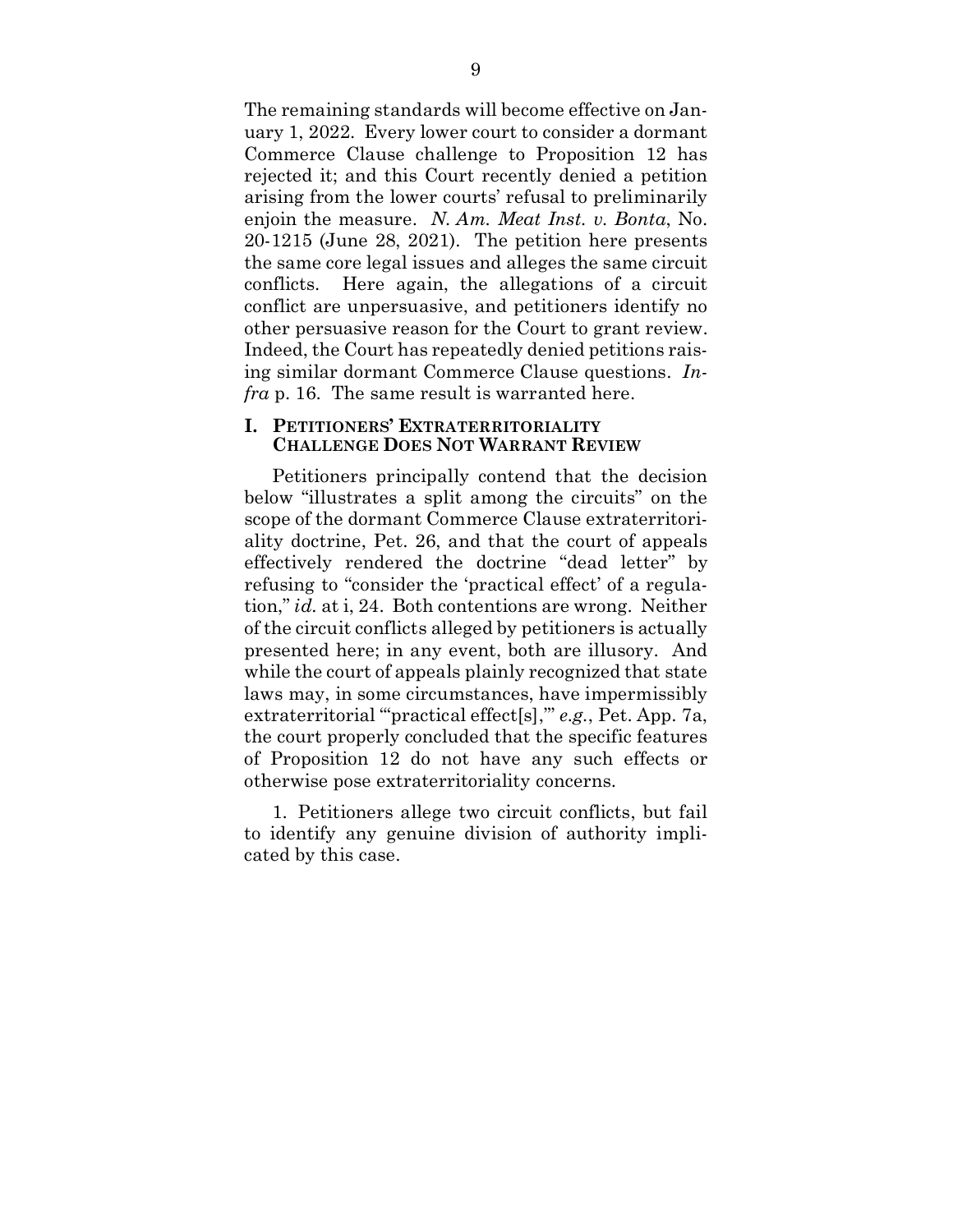a. This case provides no occasion to consider petitioners' allegation that the Tenth Circuit has split with its sister circuits and "limit[ed] application of the extraterritoriality doctrine" to "price-control and price-affirmation cases." Pet. 26 (citing *Energy & Env. Legal Inst. v. Epel*, 793 F.3d 1169, 1174-1175 (10th Cir. 2015) (Gorsuch, J.)). The Ninth Circuit has decidedly "*not* . . . narrowed the extraterritoriality principle" in that way. Pet. App. 9a (emphasis added). To the contrary, the court below rejected petitioners' dormant Commerce Clause challenge even under the "'broad[er] understanding of the extraterritoriality principle'" that petitioners urge—an understanding that the court has likewise applied in a series of published decisions that petitioners fail to cite. *Id.* at 9a-10a; *see id.* at 13a (collecting cases).

In *Sam Francis Foundation v. Christie's, Inc.*, 784 F.3d 1320 (9th Cir. 2015), for example, the en banc court struck down a California statute that was not a price-control or price-affirmation law. The statute at issue required a "seller of fine art to pay the artist a five percent royalty if 'the seller resides in California.'" *Id.* at 1322. The court "easily conclude[d] that the royalty requirement, as applied to out-of-state sales by California residents, violate[d] the dormant Commerce Clause" to the extent it governed "sales [with] no necessary connection with the state other than the residency of the seller." *Id.* at 1323. "For example," the court explained, "if a California resident has a part-time apartment in New York, buys a sculpture in New York from a North Dakota artist to furnish her apartment, and later sells the sculpture to a friend in New York, the Act requires the payment of a royalty to the North Dakota artist—even if the sculpture, the artist, and the buyer never traveled to, or had any connection with, California." *Id.* The court held that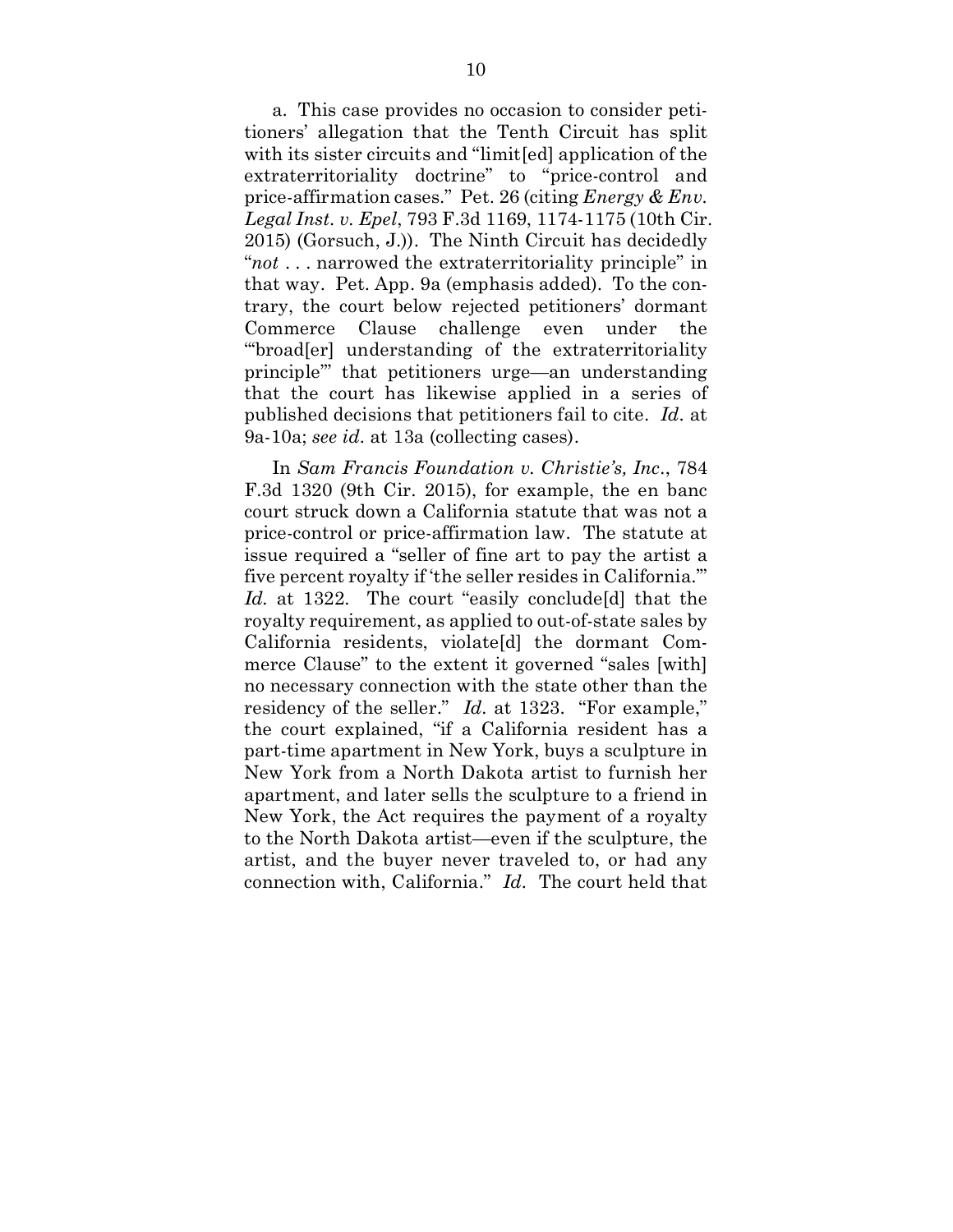application of the statute to such out-of-state sales would impermissibly regulate "wholly out-of-state conduct." *Id.* at 1324.

<span id="page-20-0"></span>Similarly, in *Daniels Sharpsmart, Inc. v. Smith*, 889 F.3d 608, 615-616 (9th Cir. 2018), the court affirmed an injunction blocking California's application of waste disposal standards to medical waste disposed in other States. The court stressed that "[t]here is nothing to indicate" that such disposal "had any effect whatsoever in California." *Id.* at 616. And in *NCAA v. Miller*, 10 F.3d 633, 639 (9th Cir. 1993), the court held that Nevada could not validly require the NCAA to apply heightened procedural requirements to disciplinary proceedings involving Nevada players and institutions because the "practical effect" would be that the "NCAA would have to use [Nevada's procedural rules] in enforcement proceedings in every state in the union." The court explained that, if it were more difficult for the NCAA to discipline Nevadabased players and institutions than players and institutions in other States, the NCAA could not "accomplish its fundamental goal[]" of providing uniform rules under which teams can compete on a fair, equal basis. *Id.*; *see id.* at 635, 638-640 (discussing the NCAA's unique need for "national uniformity" in light of its goal of promoting fairness and sportsmanship in college athletics). If the Ninth Circuit had "limit[ed] application of the extraterritoriality doctrine" to "price-control and price-affirmation cases," Pet. 26, then *Sam Francis*, *Sharpsmart*, and *NCAA* would have each turned out differently.

Petitioners nonetheless suggest that there is "intra-circuit confusion" in the Ninth Circuit on the question whether the extraterritoriality doctrine is limited to "price-control and price-affirmation cases." Pet. 26.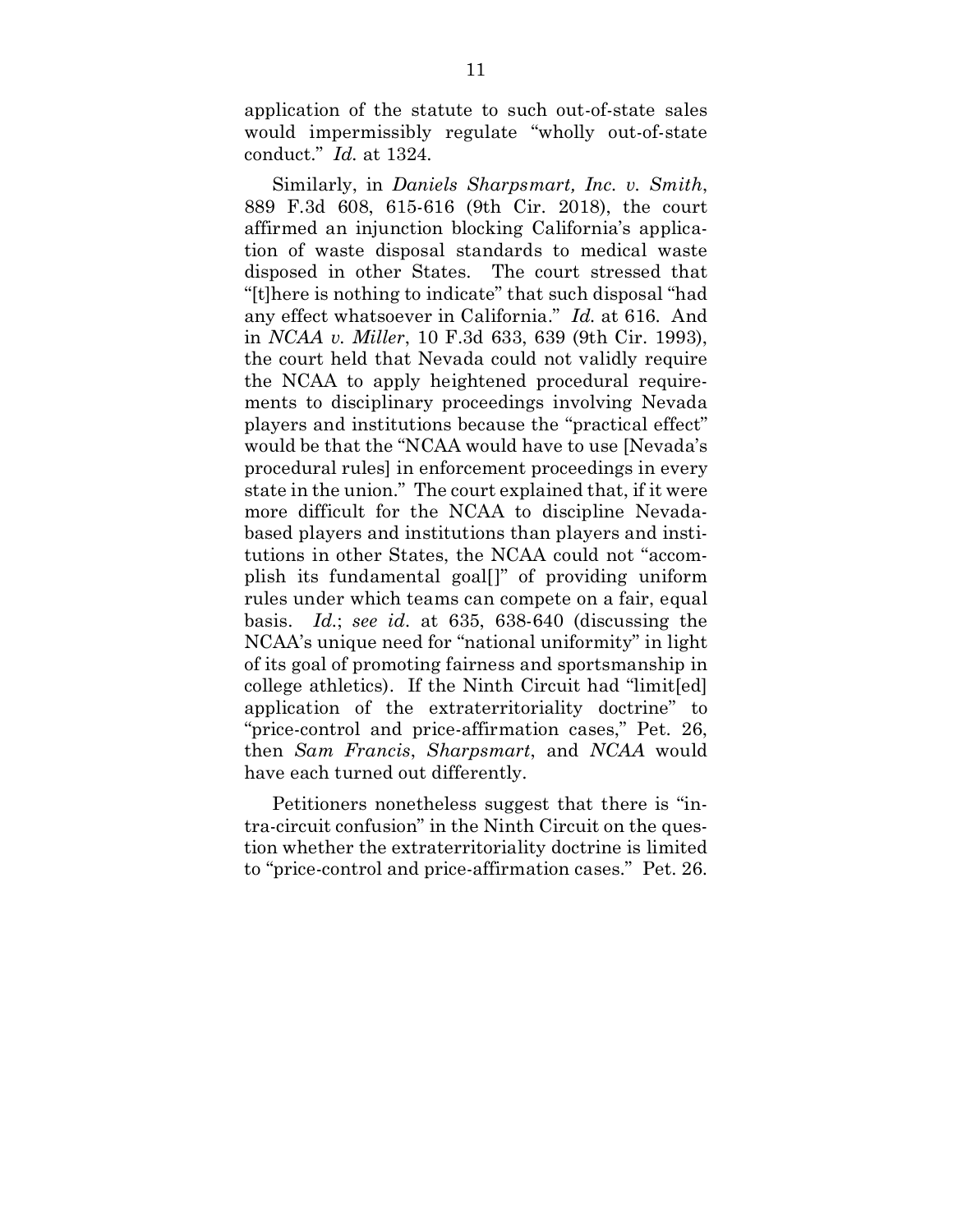<span id="page-21-1"></span>But even if the court intended to impose such a limit in the single decision cited by petitioners, *see Ass'n des Éleveurs de Canards et d'Oies du Québec v. Harris*, 729 F.3d 937, 951 (9th Cir. 2013), no such limit could have survived the en banc ruling in *Sam Francis*, 784 F.3d at 1322-1324, where the court made clear that the doctrine is *not* limited to price-control and price-affirmation cases.  $9 \text{ In any event, it is "the task of [the]}$  $9 \text{ In any event, it is "the task of [the]}$ Court of Appeals," not this Court, to reconcile any intra-circuit disagreements. *E.g.*, *Wisniewski v. United States*, 353 U.S. 901, 902 (1957).[10](#page-21-5)

<span id="page-21-3"></span>b. Petitioners also contend that the court of appeals created a circuit conflict by treating the extraterritoriality doctrine as "inapplicable when a state law indirectly regulates wholly out-of-state conduct, regardless of the law's practical effect." Pet. 27; *see id.* at 16. But the decision below did no such thing. It expressly acknowledged this Court's recognition that a law *could* violate the dormant Commerce Clause if it had the "practical effect" of regulating commerce

<span id="page-21-4"></span><span id="page-21-2"></span><sup>9</sup> The *Éleveurs* court emphasized that the challenged statute was not a "'price control or price affirmation statute[].'" 729 F.3d at 951 (quoting *Pharm. Research & Mfrs. of Am. v. Walsh*, 538 U.S. 644, 669 (2003)). But the court also discussed other ways that a law can have impermissible "extraterritorial effects." *Id.* at 950 (citing *NCAA*, 10 F.3d at 638-639); *see* Pet. App. 10a-11a.

<span id="page-21-5"></span><span id="page-21-0"></span><sup>&</sup>lt;sup>10</sup> For much the same reason, the alleged circuit conflict would not merit review even in a case arising from the Tenth Circuit. While the court suggested in *Epel*, 793 F.3d at 1174-1175, that the extraterritoriality doctrine is limited to pricing regulations, Tenth Circuit precedent is not entirely consistent on that score. *See*, *e.g.*, *ACLU v. Johnson*, 194 F.3d 1149, 1161 (10th Cir. 1999); *see also* Br. of Indiana *et al.* as Amici Curiae 8 ("even the Tenth Circuit has applied the extraterritoriality doctrine outside the price-control context"); *N. Am. Meat* Pet. 18-19 (similar).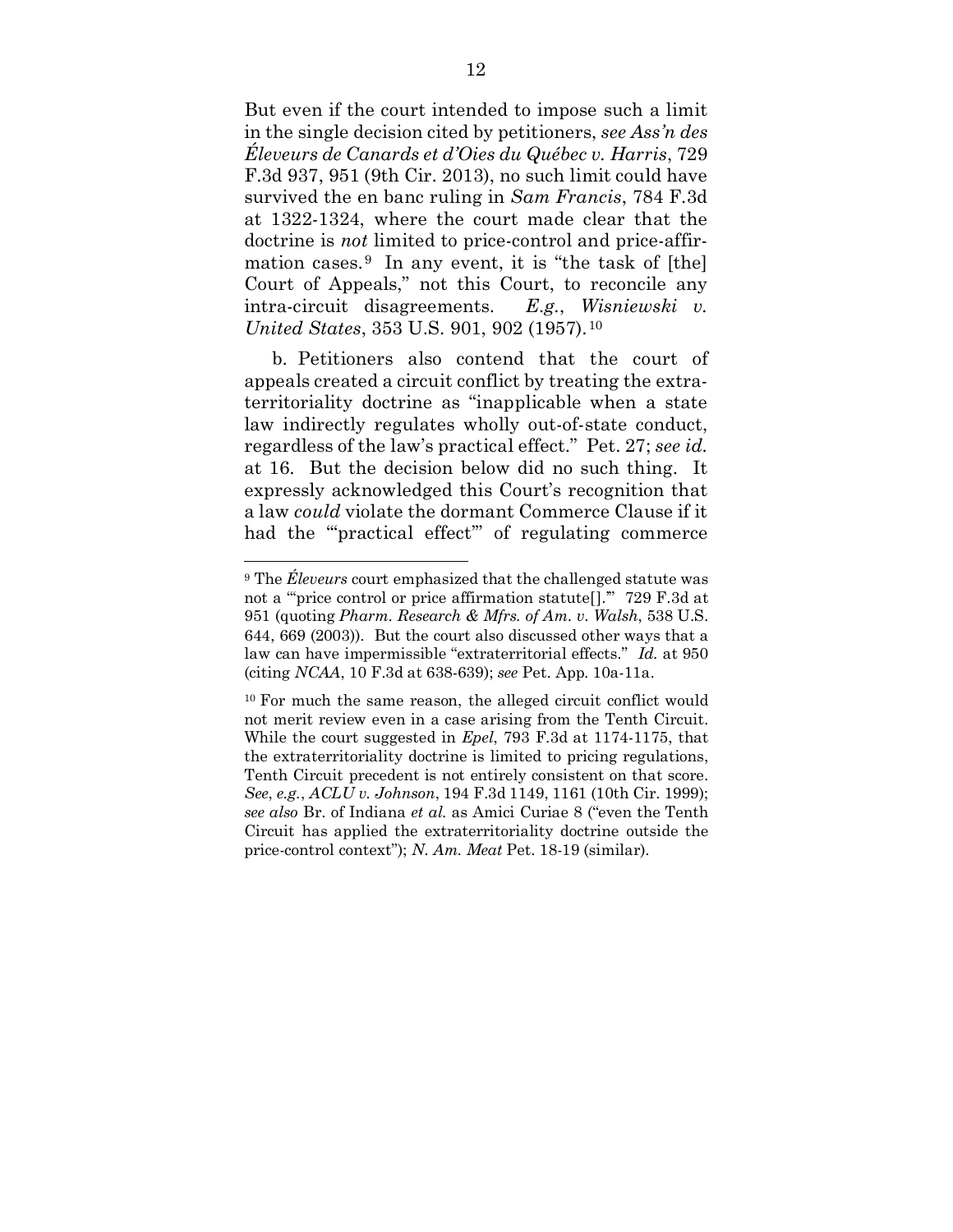<span id="page-22-2"></span><span id="page-22-0"></span>occurring wholly out-of-state. Pet. App. 7a (quoting *Brown-Forman Distillers Corp. v. N.Y. State Liquor Auth.*, 476 U.S. 573, 583 (1986)); *see id.* (citing *Healy v. Beer Inst., Inc.*, 491 U.S. 324, 337-339 (1989)). It likewise reaffirmed the Ninth Circuit's decision in *NCAA*, 10 F.3d at 639, which (as discussed above, *supra* p. 11) struck down a Nevada statute based on its "practical effect" of regulating wholly out-of-state conduct. *See* Pet. App. 13a.[11](#page-22-6)

What the court of appeals instead recognized is that an in-state sales restriction (such as Proposition 12) does not have impermissible extraterritorial reach merely because some out-of-state businesses will opt to modify their production or distribution practices in order to serve the enacting State's market. *See* Pet. App. 7a-8a, 10a-14a. That determination closely tracks this Court's analysis in *Pharmaceutical Research & Manufacturers of America v. Walsh*, 538 U.S. 644, 669 (2003). *Supra* pp. 2-3.

<span id="page-22-3"></span>It also makes good sense. As then-Judge Gorsuch explained, a rule providing that such indirect, upstream effects are sufficient to render a state law invalid under the dormant Commerce Clause would "risk serious problems of overinclusion." *Epel*, 793 F.3d at 1175. The "reality is that the States frequently

<span id="page-22-1"></span> $\overline{a}$ 

<span id="page-22-6"></span><span id="page-22-5"></span><span id="page-22-4"></span><sup>11</sup> *See also Greater Los Angeles Agency on Deafness, Inc. v. Cable News Network, Inc.*, 742 F.3d 414, 433 (9th Cir. 2014) ("focus[ing] . . . on the 'practical effect' of [a] statute" in conducting extraterritoriality inquiry); *Rocky Mountain Farmers Union v. Corey*, 730 F.3d 1070, 1101 (9th Cir. 2013) ("critical inquiry is whether the practical effect of the regulation is to control conduct beyond the boundary of the state'"); *S.D. Myers, Inc. v. City & Cty. of San Francisco*, 253 F.3d 461, 469 (9th Cir. 2001) ("we must determine the 'practical effect' of the Ordinance" for purposes of the extraterritoriality doctrine).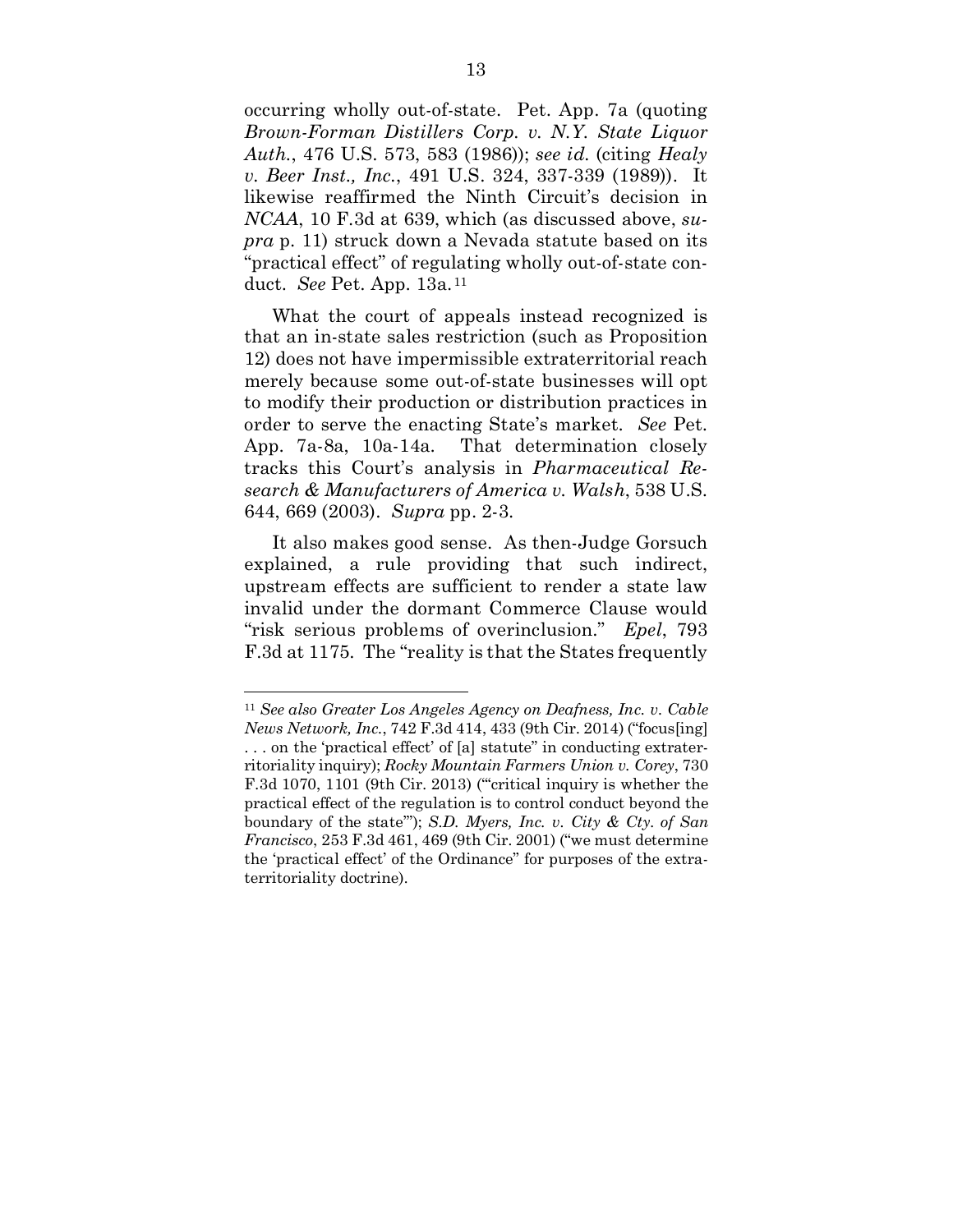<span id="page-23-1"></span>regulate activities that occur entirely within one State but that have effects in many." *Am. Beverage Ass'n v. Snyder*, 735 F.3d 362, 379 (6th Cir. 2013) (Sutton, J., concurring). States routinely adopt "standards for products sold in-state (standards concerning, for example, quality, labeling, health, or safety)" that have "ripple effects . . . both in-state and elsewhere"—including, at times, effects on how out-of-state businesses opt to structure their production or distribution practices with respect to products sold in the enacting State's market. *Epel*, 793 F.3d at 1173; *see* Pet. App. 7a-8a, 14a. As courts throughout the Nation have recognized, that kind of upstream, "practical effect" does not render a state law invalid under the dormant Com-merce Clause extraterritoriality doctrine.<sup>[12](#page-23-6)</sup>

Petitioners suggest that the Seventh Circuit stands alone in holding otherwise. *See* Pet. 27-28. But the Seventh Circuit has repeatedly rejected dormant Commerce Clause challenges to in-state sales restrictions. Most recently, it upheld an Indiana law

<span id="page-23-6"></span><span id="page-23-5"></span><span id="page-23-4"></span><span id="page-23-3"></span><span id="page-23-2"></span><span id="page-23-0"></span><sup>12</sup> *See, e.g*., *Epel*, 793 F.3d at 1170 (in-state sales restriction "requir[ing] electricity generators to ensure that 20% of the electricity they sell to Colorado consumers comes from renewable sources"); *Int'l Dairy Foods Ass'n v. Boggs*, 622 F.3d 628, 632, 647 (6th Cir. 2010) ("regulation prohibit[ing] dairy processors from making claims about the absence of artificial hormones in their milk products" on labels of products sold in-state); *All. of Auto. Mfrs. v. Gwadosky*, 430 F.3d 30, 41 (1st Cir. 2005) (Maine statute barring manufacturers from imposing certain surcharges on instate sale of automobiles); *Hampton Feedlot, Inc. v. Nixon*, 249 F.3d 814, 819 (8th Cir. 2001) (statute that "only regulates the sale of livestock sold in Missouri"); *Nat'l Elec. Mfrs. Ass'n v. Sorrell*, 272 F.3d 104, 110 (2d Cir. 2001) (in-state sales restriction requiring lightbulbs sold in-state to bear certain labels); *Cotto Waxo Co. v. Williams*, 46 F.3d 790, 791, 794 (8th Cir. 1995) ("Minnesota law prohibiting the sale of petroleum-based sweeping compounds" within the State).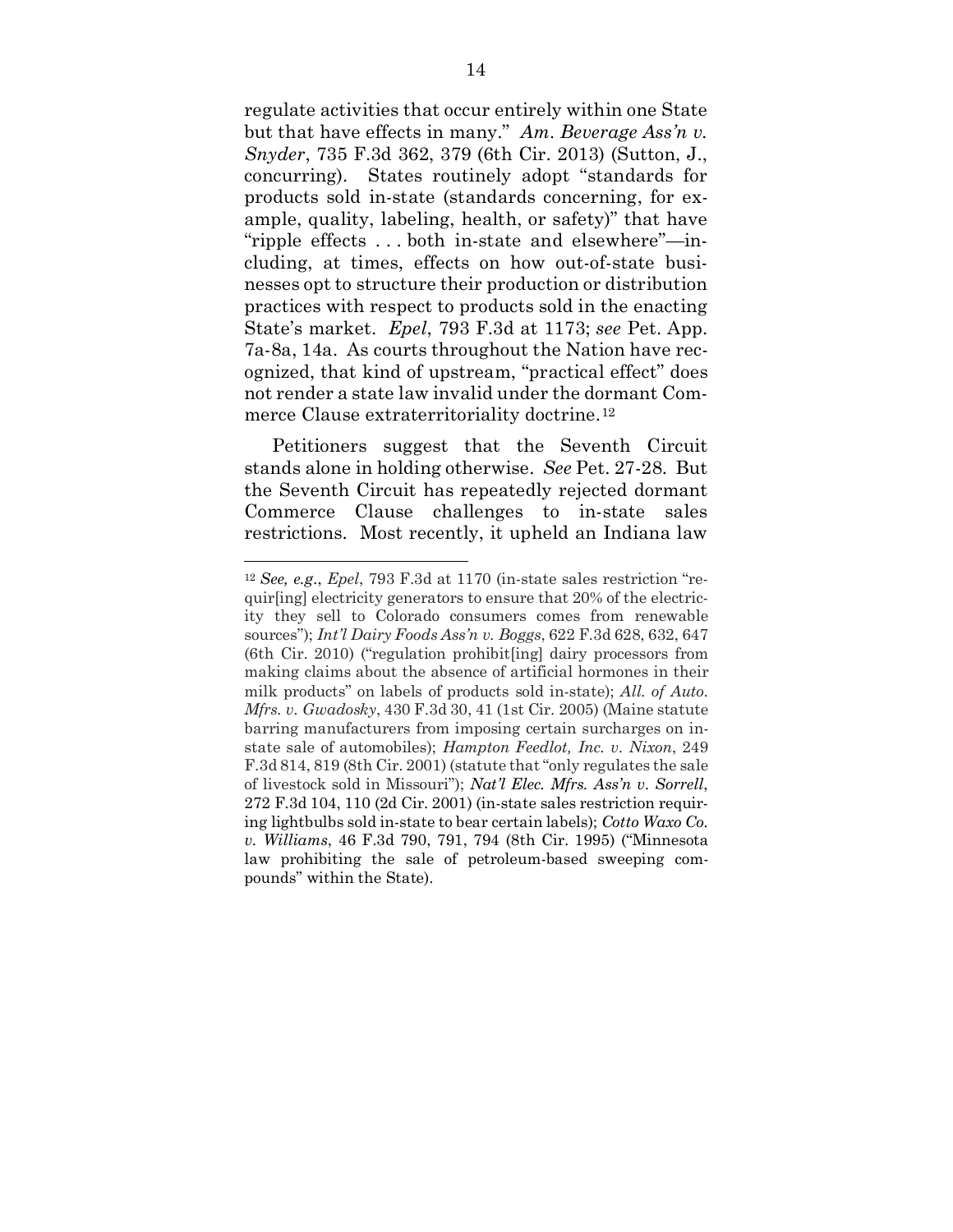<span id="page-24-3"></span><span id="page-24-2"></span>barring the in-state sale of aborted fetal tissue, even though "much of the tissue [the plaintiff researchers sought] to use [came] from other states" and the statute was plainly motivated by ethical considerations about the source of the tissue. *Trustees of Indiana Univ. v. Curry*, 918 F.3d 537, 542-543 (7th Cir. 2019). Similarly, in *Park Pet Shop, Inc. v. City of Chicago*, 872 F.3d 495, 503 (7th Cir. 2017), the court held that "Chicago ha[d] not attempted to regulate beyond its borders" by enacting an ordinance barring the sale of dogs bred at puppy mills, whether bred in- or outof-state. *See also Nat'l Paint Coatings v. City of Chicago*, 45 F.3d 1124, 1130 (7th Cir. 1995) (upholding Chicago ban on the sale of spray paint, even though "[m]ost of the spray paint sold in Chicago comes from outside Illinois").

<span id="page-24-1"></span><span id="page-24-0"></span>The sole Seventh Circuit decision cited by petitioners, *Legato Vapors, LLC v. Cook*, 847 F.3d 825, 833 (7th Cir. 2017), is not to the contrary. Far from invalidating an in-state sales restriction based on impermissible out-of-state "practical effect[s]," Pet. 27, the court struck down a statute "impos[ing] *truly direct* and burdensome state regulation of commerce beyond the state's boundaries," 847 F.3d at 829 (emphasis added). The Indiana law at issue, which was "obvious[ly]" motivated by "protectionist purposes," *id.* at 833, imposed "astoundingly specific" requirements directly regulating the operations of out-of-state vaping manufacturers—including rules "go[ing] so far as to require [each] manufacturer to contract with an independent security firm rather than provide the security services in-house," *id.* at 828. The court expressly distinguished state laws that—like Proposition 12—merely impose "requirements for in-state sales." *Id.* at 832. And it recognized that an in-state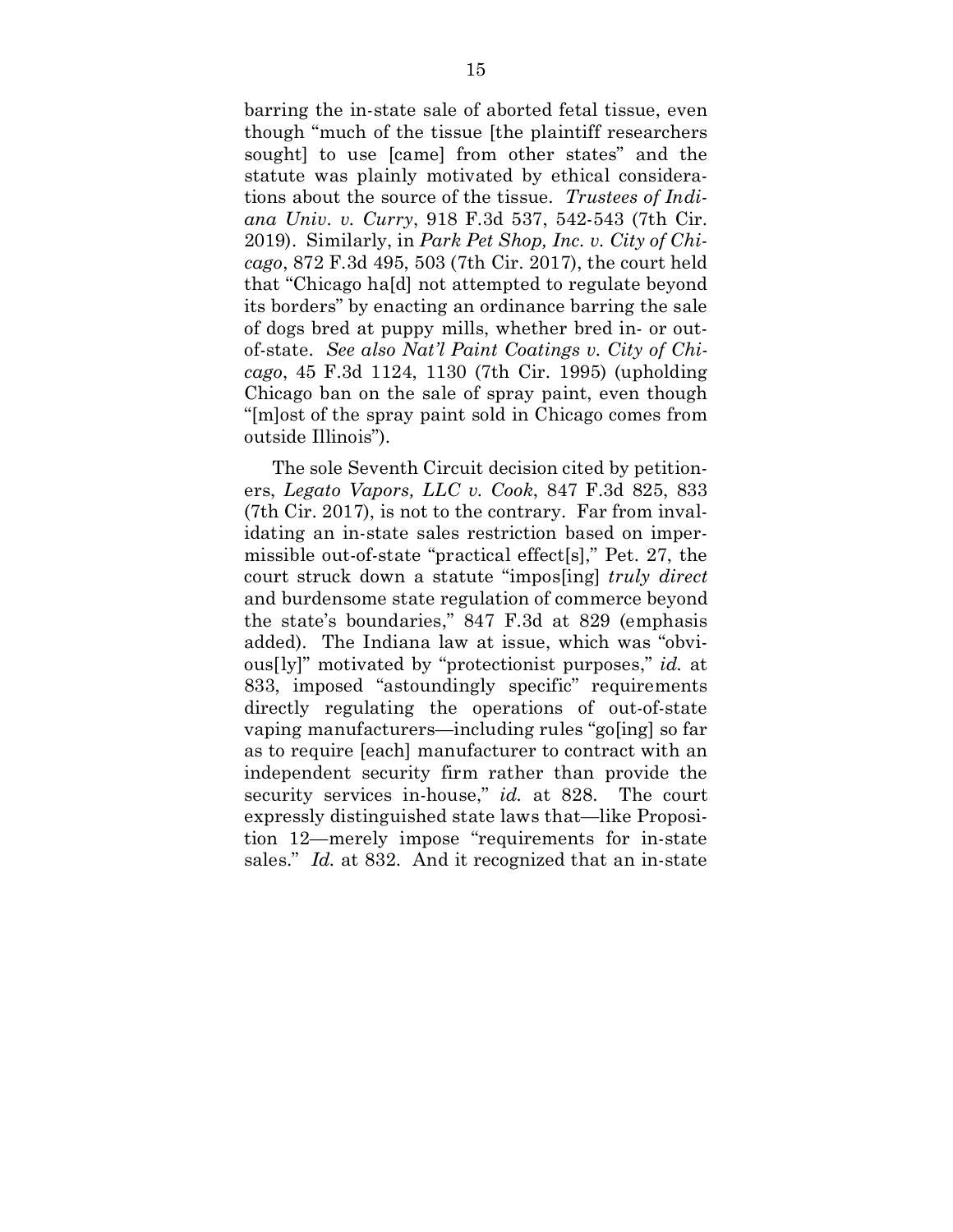<span id="page-25-1"></span><span id="page-25-0"></span>sales regulation is not invalid simply because an "indirect effect[]" of the law is that out-of-state businesses opt "to modify their production and distribution systems" to supply the enacting State's market. *Id.* (quoting *Nat'l Elec. Mfrs. Ass'n v. Sorrell*, 272 F.3d 104, 110 (2d Cir. 2001)). That is precisely what the court of appeals recognized in this case. *See, e.g.*, Pet. App. 10a-11a, 14a.

And while petitioners nonetheless perceive a need for "this Court's intervention" to address the application of the dormant Commerce Clause extraterritoriality doctrine to "laws like Proposition 12," Pet. 20, this Court has recently and repeatedly denied certiorari when asked to consider whether various types of state sales restrictions violate that doctrine—including Proposition 12 itself. *See, e.g.*, *N. Am. Meat Inst. v. Bonta*, No. 20-1215 (2021); *Frosh v. Ass'n for Accessible Medicines*, No. 18-546 (2019); *Am. Fuel & Petrochemical Mfrs. v. O'Keeffe*, No. 18-881 (2019); *Sam Francis Found. v. Christie's, Inc.*, No. 15-280 (2016); *Energy & Env't Legal Inst. v. Epel*, No. 15-471 (2015); *Rocky Mountain Farmers Union v. Corey*, No. 13-1148 (2014); *Ass'n des Éleveurs de Canards et d'Oies du Québec v. Harris*, No. 13-1313 (2014); *Snyder v. Am. Beverage Ass'n*, No. 12-1221 (2013); *cf. Missouri v. California*, No. 148, Original (2019); *Indiana v. Massachusetts*, No. 149, Original (2019).[13](#page-25-2)

 $\overline{a}$ 

<span id="page-25-2"></span><sup>13</sup> The petition in *North American Meat* came to this Court "in an interlocutory posture" following the affirmance of a preliminary injunction, *N. Am. Meat* Br. in Opp. 7, but the petitioner emphasized that its challenge to the extraterritoriality rulings of the courts below "turned purely on the legal standards that apply in the Ninth Circuit, and not on any factual disputes or discretionary considerations," *N. Am. Meat* Reply Br. 10 n.3.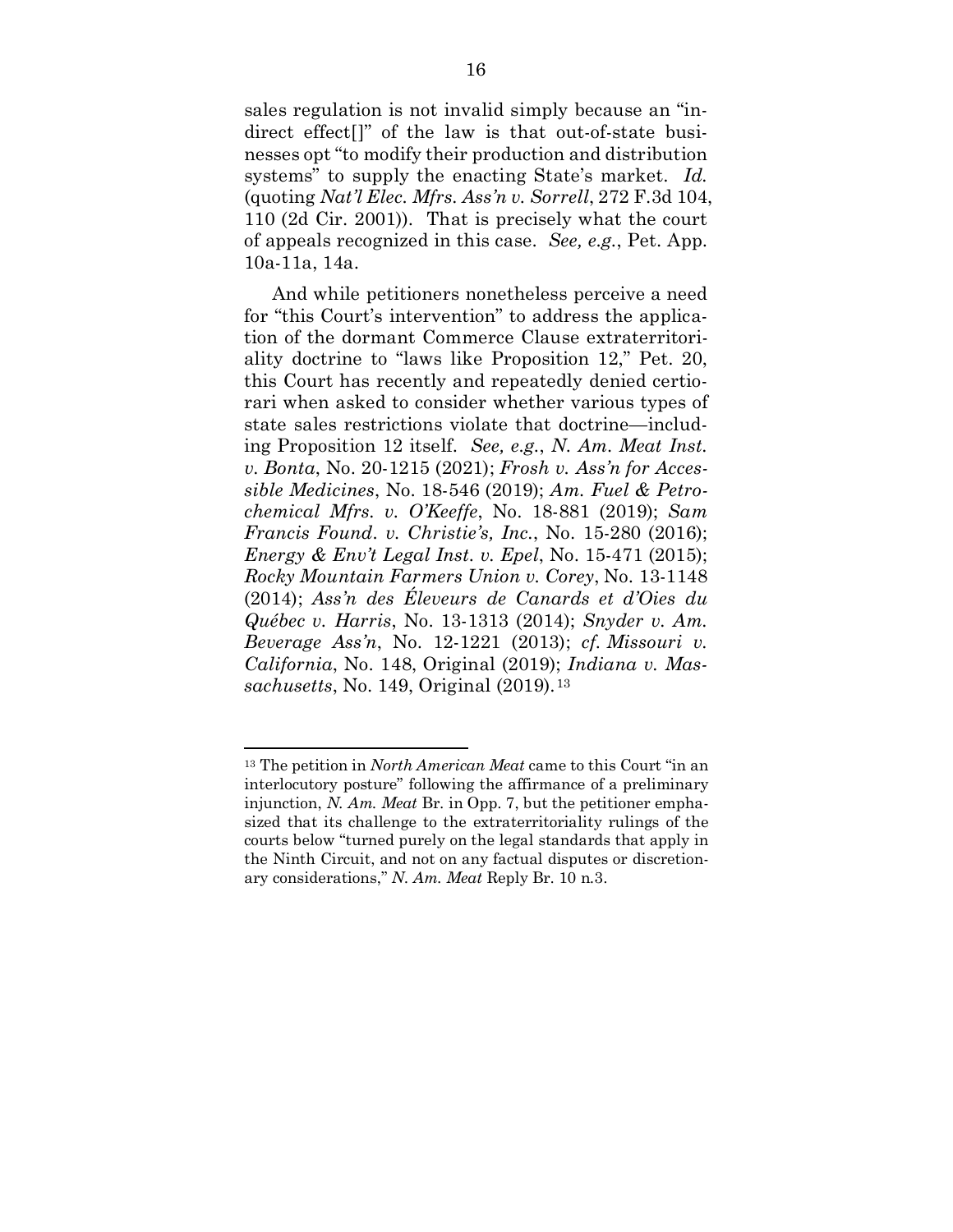2. Petitioners contend that, even if no circuit conflict exists, the Court should nonetheless grant plenary review because "the Ninth Circuit's decision eviscerates . . . the extraterritoriality doctrine" and renders it "dead letter." Pet. 20, 26. That too is wrong. The decision below identified a number of examples of laws that were invalid for either "directly regulat [ing] transactions conducted entirely out of state," Pet. App. 13a, or having the "'practical effect'" of doing so, *id.* at 7a.

<span id="page-26-3"></span><span id="page-26-2"></span><span id="page-26-1"></span><span id="page-26-0"></span>As to direct extraterritorial regulation, the court cited the laws struck down in *Legato*, 847 F.3d at 833, *Sam Francis*, 784 F.3d at 1323, and *Sharpsmart*, 889 F.3d at 612-613. *Supra* pp. 10-11, 15-16; Pet. App. 13a. As to impermissible "practical" effects beyond the borders of the regulating State, the court pointed to this Court's decisions in *Brown-Forman* and *Healy*, as well as its own prior decision in *NCAA*. *See* Pet. App. 6a-7a, 13a. In *Brown-Forman* and *Healy*, this Court invalidated statutes barring certain in-state sales if the seller offered cheaper prices in other States—that is, statutes tying prices for in-state sales to prices for outof-state sales in a way that had the "undeniable effect of controlling" out-of-state prices. *Healy*, 491 U.S. at 337; *see id.* at 337-338; *Brown-Forman*, 476 U.S. at 580; Pet. App. 6a-7a. In *NCAA*, the court of appeals invalidated a Nevada statute that, due to the NCAA's unique need for "national uniformity in . . . regulation," 10 F.3d at 640, effectively "force[d] the NCAA to regulate [its disciplinary proceedings] in every state according to Nevada's procedural rules," *id.* at 639; *see supra* p. 11.

Proposition 12 does nothing of the kind. Its instate sales restriction does not "directly regulate transactions conducted entirely out of state." Pet. App.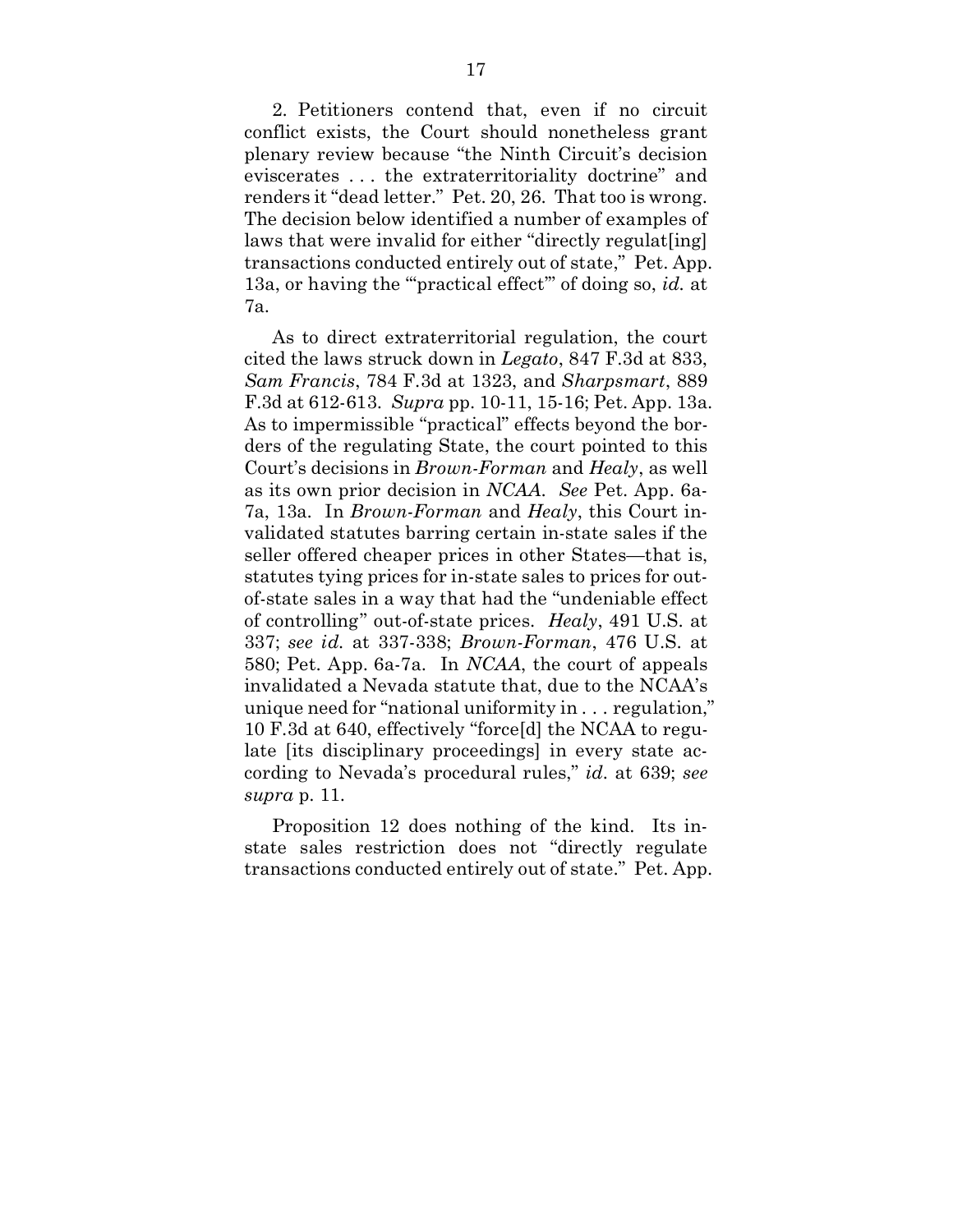<span id="page-27-0"></span>13a. Nor does it have any impermissible "practical" effects: Unlike the laws invalidated in *Brown-Forman* and *Healy*, Proposition 12 "regulates only the in-state sales of 'products that are brought into or are otherwise within the borders of California.'" *Id.* at 14a (brackets omitted). It is entirely indifferent to the ways products sold in other States are priced or produced. *Id.* at 10a-14a. And unlike the NCAA, *supra* pp. 11, 17, the pork industry is no more dependent on "national uniformity in regulation" than the many other industries that distribute their products nationwide, Pet. App. 14a (internal quotation marks omitted); *see id.* at 14a-16a.

Petitioners suggest otherwise, asserting that it will be "impossible" for pork producers to segregate their operations and produce California-specific products that comply with Proposition 12. Pet. 17; *see id.* at 2- 3, 7, 24-26. But petitioners have not made any plausible allegation to that effect. They argued below that "new' tracing methods would need to be developed" to serve California's market—not that such methods would be infeasible or even cost-prohibitive. C.A. Reply 26; *see* C.A. Excerpts of Record 85, 87-88. And a number of large businesses—including McDonald's, Burger King, and Safeway—have recently demanded that producers devise similar specialized supply chains. *See supra* p. 5.

Indeed, a number of pork producers and suppliers have publicly announced that they have taken steps to ensure that their products will continue to be sold lawfully in California when Proposition 12's last remaining restrictions take effect on January 1, 2022. The CEO of Tyson Foods, for example, recently assured its shareholders that the company will not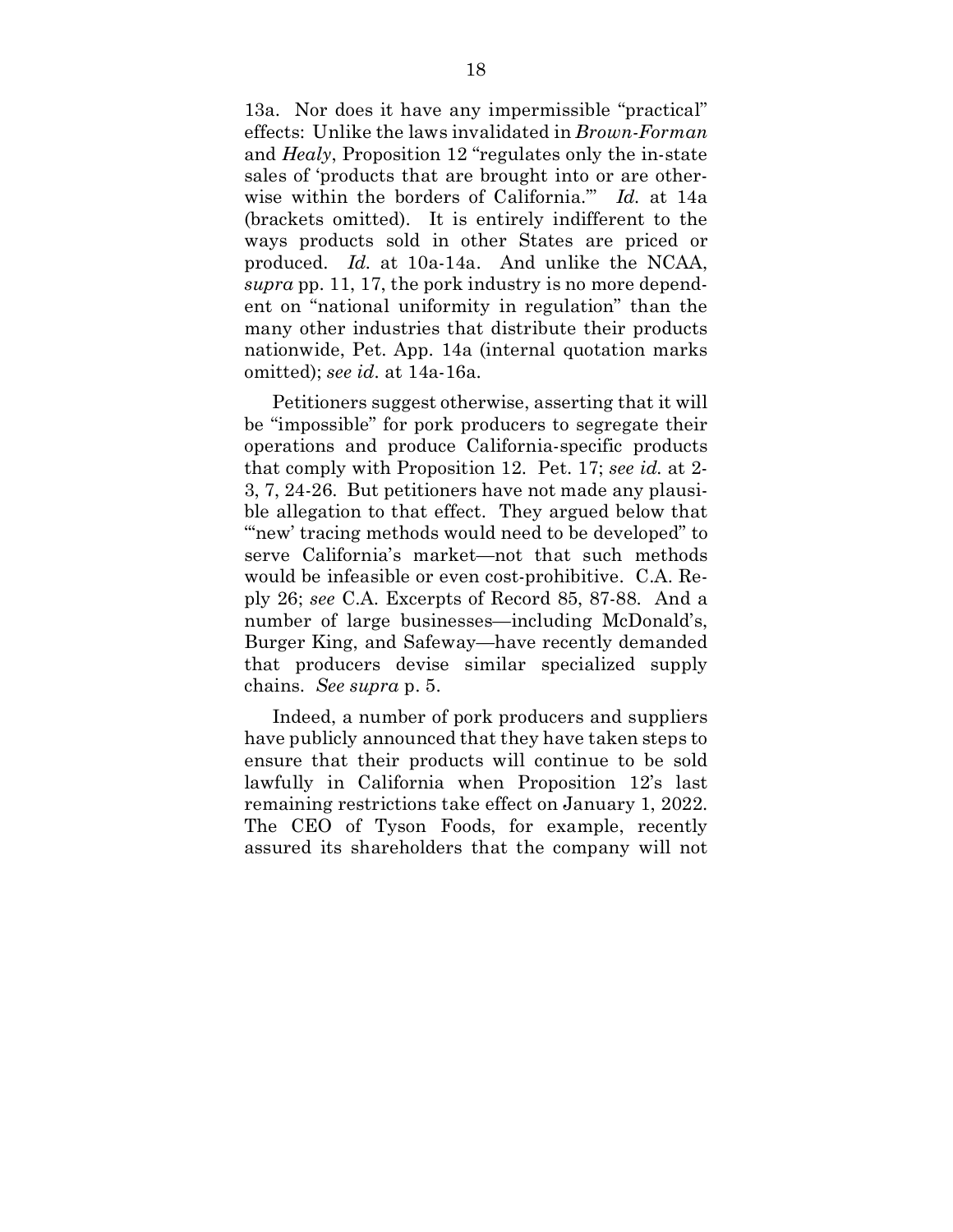<span id="page-28-4"></span>have difficulty "align[ing] suppliers" to produce Proposition 12-compliant pork and pork for other States "simultaneously." [14](#page-28-6) Hormel Foods has similarly pledged to "continue to meet the needs of [its] consumers and customers throughout the state [of California]" without facing any "risk of material losses" from Proposition 12.[15](#page-28-7) And other producers have reported that they are already "fully compliant with California's Proposition 12," *e.g.*, Niman Ranch, Release (Aug 19, 2020), https://www.nimanranch.com/press-releases/proposition-12-compliance/ (last visited Dec. 7, 2021), or even "exceed[ing] Proposition 12 standards," DuBreton, Release (Oct. 27, 2021), https://www.dubreton.com/en-us/news/dubreton-fully-compliant-withthe-california-proposition-12-requirements (last visited Dec. 7, 2021).[16](#page-28-8)

<span id="page-28-1"></span> $\overline{a}$ 

<span id="page-28-6"></span><span id="page-28-5"></span><sup>14</sup> Tyson Foods, *Third Quarter 2021 Earnings* 15 (Aug. 21, 2021), https://s22.q4cdn.com/104708849/files/doc\_financials/2021/q3/08-11-21\_Tyson-Foods-080921.pdf (last visited Dec.

<sup>7, 2021).</sup>

<span id="page-28-7"></span><span id="page-28-3"></span><sup>15</sup> Hormel Foods, *Hormel Foods Company Information About California Proposition 12* (Oct. 6, 2020), https://www.hormelfoods.com/newsroom/in-the-news/hormel-foods-companyinformation-about-california-proposition-12/ (last visited Dec. 7, 2021)

<span id="page-28-8"></span><span id="page-28-2"></span><span id="page-28-0"></span><sup>16</sup> *See also* Hatfield, *Our Pledge*, https://simplyhatfield.com/ourpledge (last visited Dec. 7, 2021) ("Hatfield plans to offer a variety of pork products across our portfolio of bacon, marinated, and fresh pork items that meet the 'Prop 12' . . . statutory requirements. Sows will be housed in pens that allow them to get up and turn around freely at all times, and have 24+ sq. ft. of usable floor space per sow."); Coleman, *Frequently Asked Questions: Claims and Certifications*, https://www.colemannatural.com/faqs/ (last visited Dec. 7, 2021) (under drop-down "Is Coleman Natural Pork Proposition 12 . . . Compliant?": Coleman "has product available that meets, and in some cases, exceeds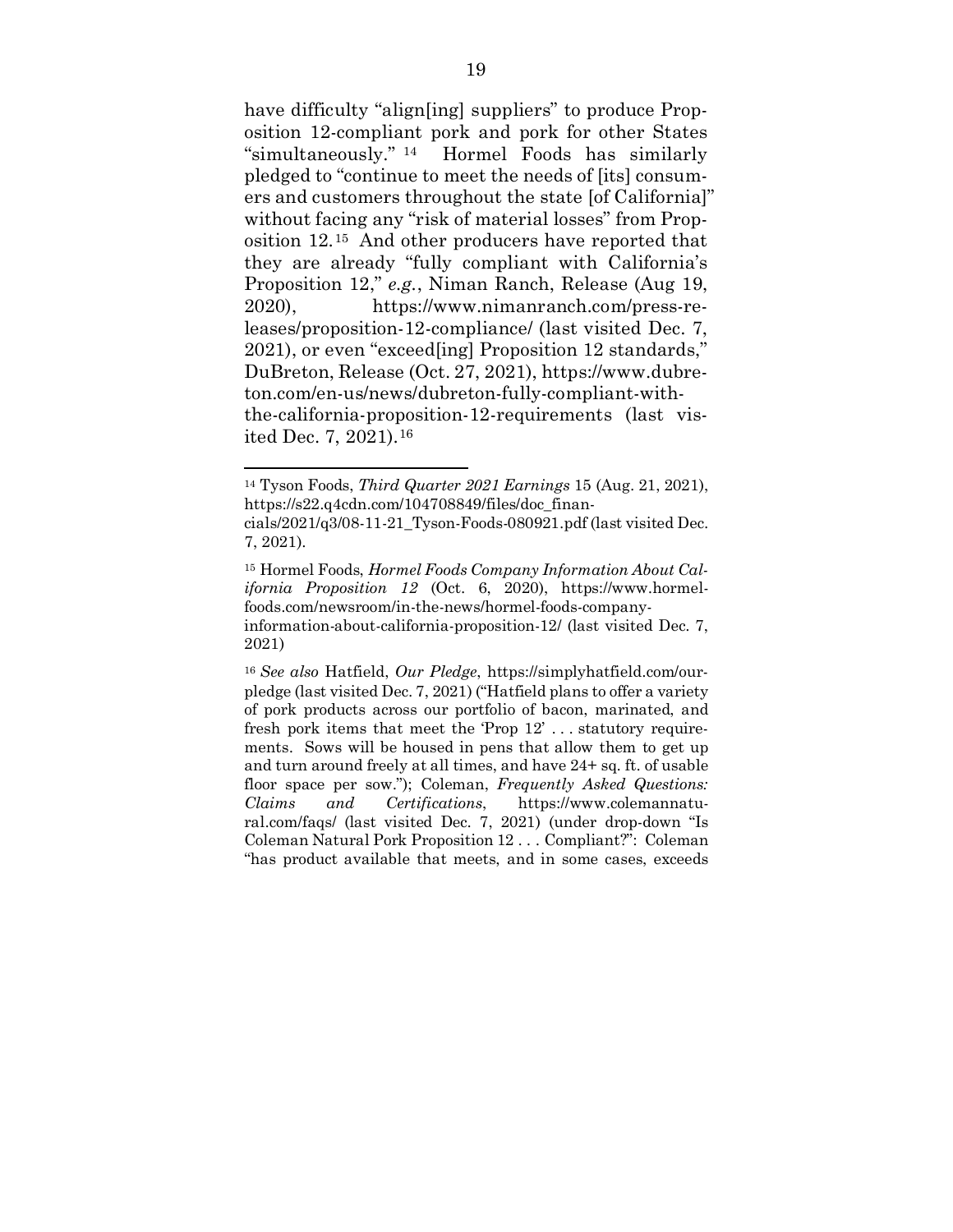Petitioners' final extraterritoriality-related objection is that "California plans to send its agents out to inspect and certify" out-of-state pork operations. Pet. 17. As petitioners acknowledge, however, Proposition 12 does not expressly provide for such inspections; they are instead part of a tentative implementation regime discussed in "proposed regulations" released by the California Departments of Food and Agriculture and Public Health in May 2021. Pet. 6; *see* Pet. App. 12a n.2. If the final version of the regulations provides for similar inspections, petitioners will have an opportunity to bring a separate challenge to that (or any other) aspect of the regulations. [17](#page-29-2) But the scope of this suit is limited to Proposition 12 alone.

### **II. PETITIONERS'** *PIKE* **CLAIM DOES NOT WARRANT REVIEW**

Petitioners also ask the Court to grant certiorari based on their contention that the court of appeals' *Pike* balancing analysis "was error." Pet. 29; *see id.* at 28-32. But they do not argue that the lower court's case-specific application of *Pike* implicates any circuit conflict. Nor do they provide any other basis for the Court to review this issue—which, in petitioners' view, turns on a number of fact-intensive allegations concerning the "complex, multi-stage pork production process." Pet. 13; *see, e.g.*, *id.* at 7-13, 31.

Petitioners contend that Proposition 12 will cause "dramatic economic effects" through "disruptions to an

California's Proposition 12.")

<span id="page-29-2"></span><span id="page-29-1"></span><span id="page-29-0"></span><sup>17</sup> Any such challenge would likely fail in any event because "outof-state inspection[s]" provide a valid means of enforcing a State's standards for products sold in-state. *Great Atl. & Pac. Tea Co. v. Cottrell*, 424 U.S. 366, 378 n.11 (1976); *see id.* at 373 (citing *Dean Milk Co. v. City of Madison*, 340 U.S. 349, 354-355 (1951)).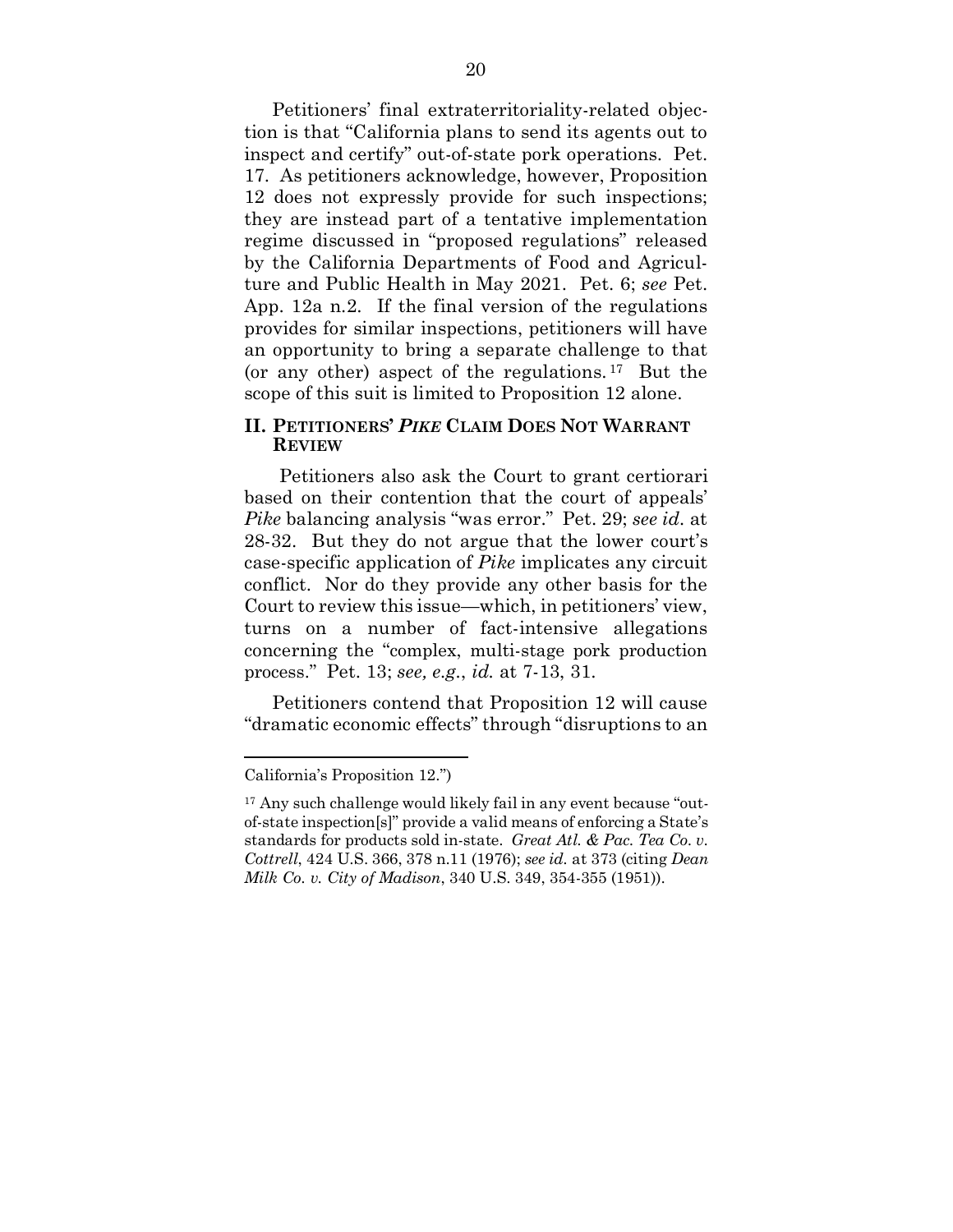<span id="page-30-2"></span><span id="page-30-1"></span>economically and nutritionally important national industry." Pet. i, 32; *see id.* at 28-29. But as the court of appeals correctly recognized, Pet. App. 16a-19a, Proposition 12 does not resemble the laws at issue in the "small number of . . . cases" invalidating legislation on *Pike* grounds, *Gen. Motors Corp. v. Tracy*, 519 U.S. 278, 298 n.12 (1997). Moreover, this Court has refused to "accept . . . [the] notion that the Commerce Clause protects the particular structure or methods of operation in a retail market." *E.g.*, *Exxon Corp. v. Governor of Maryland*, 437 U.S. 117, 127 (1978). If *Pike* invited constitutional challenges based merely on concerns that a law would be economically disruptive to a particular industry, the *Pike* balancing inquiry would resemble "judicial review of statutory wisdom [in] the fashion of *Lochner*." *Nat'l Paint*, 45 F.3d at 1131 (Easterbrook, J.). Such inquiries are "ill suited to the judicial function and should be undertaken rarely if at all." *CTS Corp. v. Dynamics Corp. of Am.*, 481 U.S. 69, 95 (1987) (Scalia, J., concurring in part and concurring in the judgment); *see also id.* at 92 (majority).

<span id="page-30-3"></span><span id="page-30-0"></span>In any event, petitioners overstate the practical economic effects of Proposition 12. The sales restriction on products derived from breeding pigs unable to "turn[] around freely," Cal. Health & Safety Code  $\S 25991(e)(1)$ , became effective in 2018—over a year before petitioners filed this suit. *Supra* p. 3. Petitioners have not alleged that compliance with that restriction has caused "massive and costly alteration[s]" or "disrupt[ed] supply and demand nationwide." Pet. 2, 17. As to the rule requiring breeding pigs to receive 24 square feet of space before their meat (or the meat of their offspring) may be sold within California, the industry was already moving in that general direction well ahead of Proposition 12's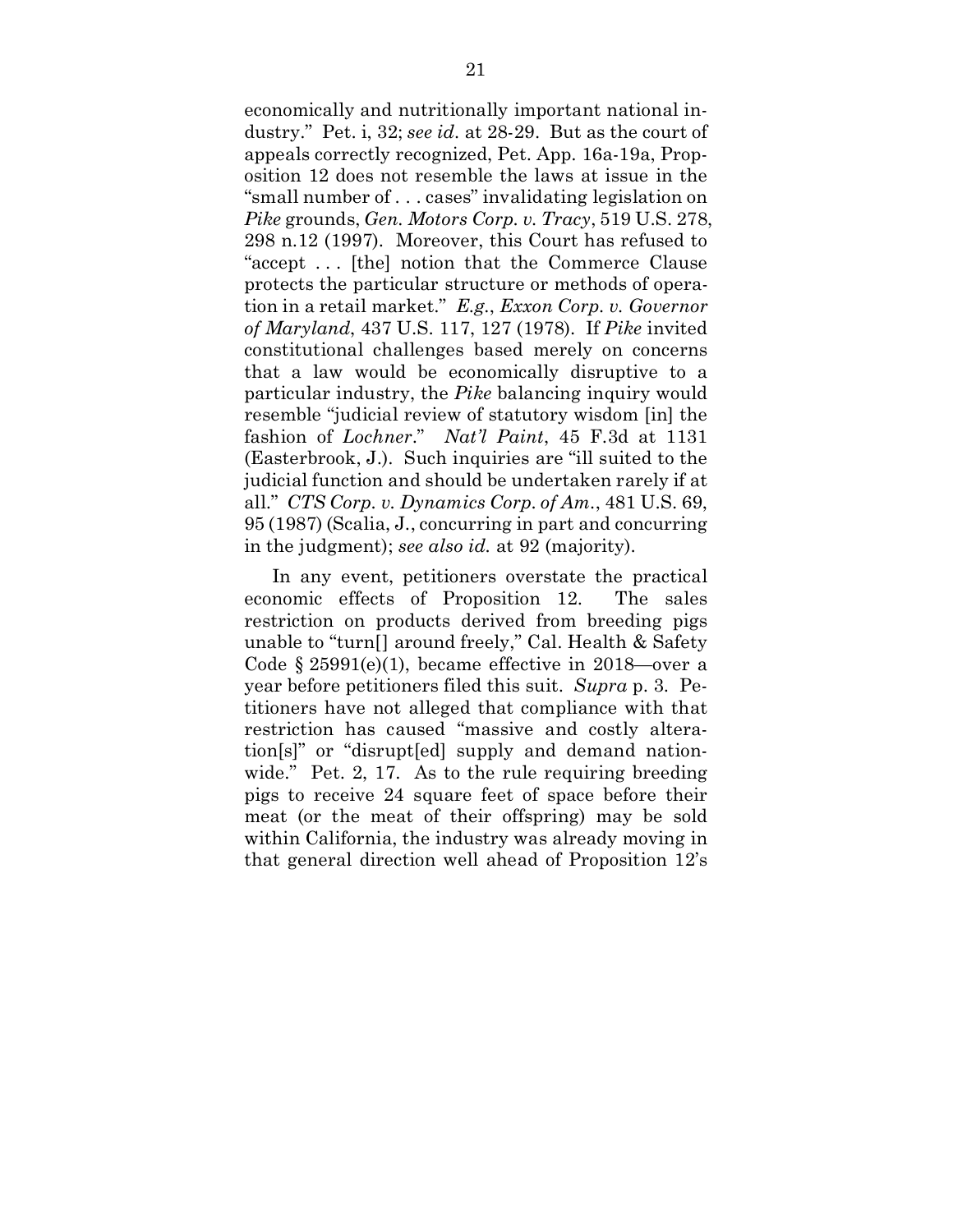<span id="page-31-1"></span>passage. As petitioner National Pork Producers Council explained in a 2012 statement and reiterated in the complaint here, "'[p]ork industry customers have expressed a desire to see changes in how pigs are raised'"—a desire that, by 2019, had already led 28 percent of the industry to convert from individual gestation stalls to group housing. Strom, *McDonald's Set to Phase Out Suppliers' Use of Sow Crates*, N.Y. Times, Feb. 14, 2012, at B2; *see* C.A. Excerpts of Record 91.[18](#page-31-2) Moreover, as discussed above, a number of pork producers and suppliers have already publicly announced steps to ensure that their products may be lawfully sold in California after the upcoming January 1, 2022 effective date. *Supra* pp. 18-19.

Petitioners also assert that "Proposition 12 does not offer *any* legitimate justification to counterbalance [its] burdens" on interstate commerce. Pet. 30. There is nothing illegitimate or insubstantial, however, about the voters' expressed purpose of addressing "extreme methods of farm animal confinement" and potential "threat[s] [to] the health and safety of California consumers" (such as "risk[s] of foodborne illness"). Pet. App. 37a. States have long restricted the sale of certain animal products to "discourage [their] consumption" and "prevent complicity in a practice that [the State has] deemed cruel." *Éleveurs*, 729 F.3d

<span id="page-31-2"></span><span id="page-31-0"></span><sup>18</sup> Petitioners suggest group pens "generally provide 16 to 18 square feet of space per sow," rather than 24 square feet. Pet. 8. But petitioners have not plausibly alleged that the burden of providing an additional 6 to 8 square feet of space to certain breeding pigs (whose meat will be sold in California or whose offspring will produce meat sold in California) would be "clearly excessive in relation to the putative local benefits." *Pike*, 397 U.S. at 142.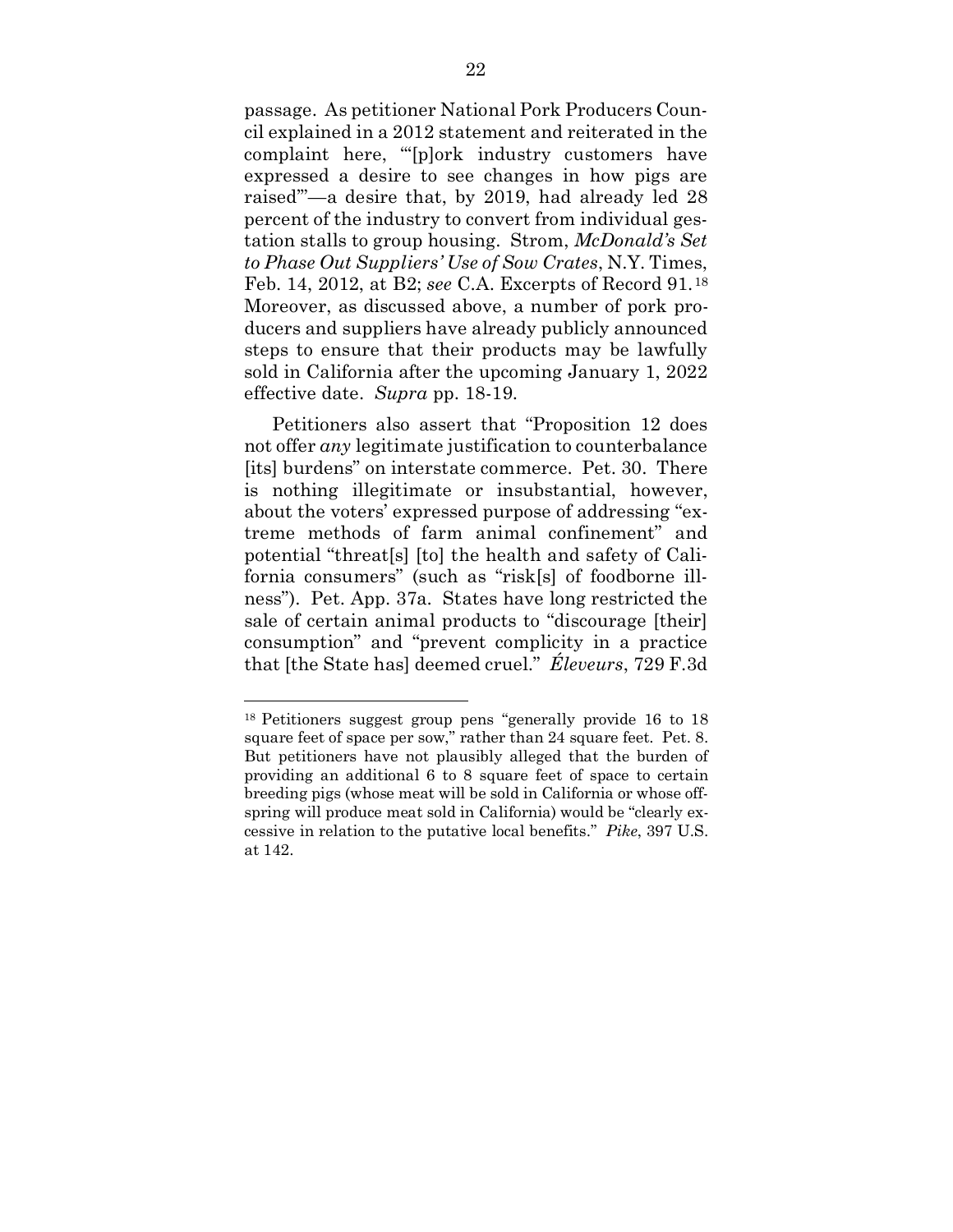<span id="page-32-2"></span>at 952; *see United States v. Stevens*, 559 U.S. 460, 469  $(2010)$  ("The prohibition of animal cruelty ... has a long history in American law, starting with the early settlement of the Colonies.").<sup>[19](#page-32-5)</sup>

And contrary to petitioners' suggestion (Pet. 30), the State has not declined to argue that Proposition 12 has a local health-related justification. Of course, this case was decided on a motion to dismiss and the briefing has focused on the sufficiency of the allegations in the complaint. *Supra* pp. 7-8. But the State has made clear that the voters acted reasonably in adopting Proposition 12 as a precautionary measure addressing any potential "threat[s] [to] the health and safety of California consumers." Pet. App. 37a; *see, e.g.*, C.A. Dkt. 68 at 2.[20](#page-32-6) As Judge Wilkinson recently observed

<span id="page-32-5"></span><span id="page-32-1"></span><span id="page-32-0"></span><sup>19</sup> *See, e.g.*, *Empacadora de Carnes de Fresnillo, S.A. de C.V., v. Curry*, 476 F.3d 326, 330 (5th Cir. 2007) (discussing Texas statute barring "sale [of] horsemeat" for human consumption, regardless of where the meat was produced); *Cavel Int'l, Inc. v. Madigan*, 500 F.3d 551, 553 (7th Cir. 2007) (discussing similar statute in Illinois); Ga. Code Ann. § 26-2-160 (barring "sale for human consumption [of] any dog meat," whether produced in- or out-ofstate).

<span id="page-32-6"></span><span id="page-32-4"></span><span id="page-32-3"></span><sup>20</sup> *See also* Cal. Dep't of Food and Agriculture, Addendum to Initial Statement of Reasons 2 (Dec. 2, 2021), https://www.cdfa.ca.gov/ahfss/pdfs/regulations/ACP15day-

CommentPeriodDocuments.pdf (making clear that nothing in the Department's proposed rulemaking documents was intended to "suggest . . . that it was unreasonable for California's voters to pass the Proposition 12 initiative as a precautionary measure to address any potential threats to the health and safety of California consumers"); *cf. id.* at 3 (clarifying that the Department's prior statement about the effects of Proposition 12 on pig mortality—a statement quoted at Pet. 13—was "written in the context of estimating 'potential' economic impacts, not as a definitive statement on breeding pig health impacts of Proposition 12 implementation").